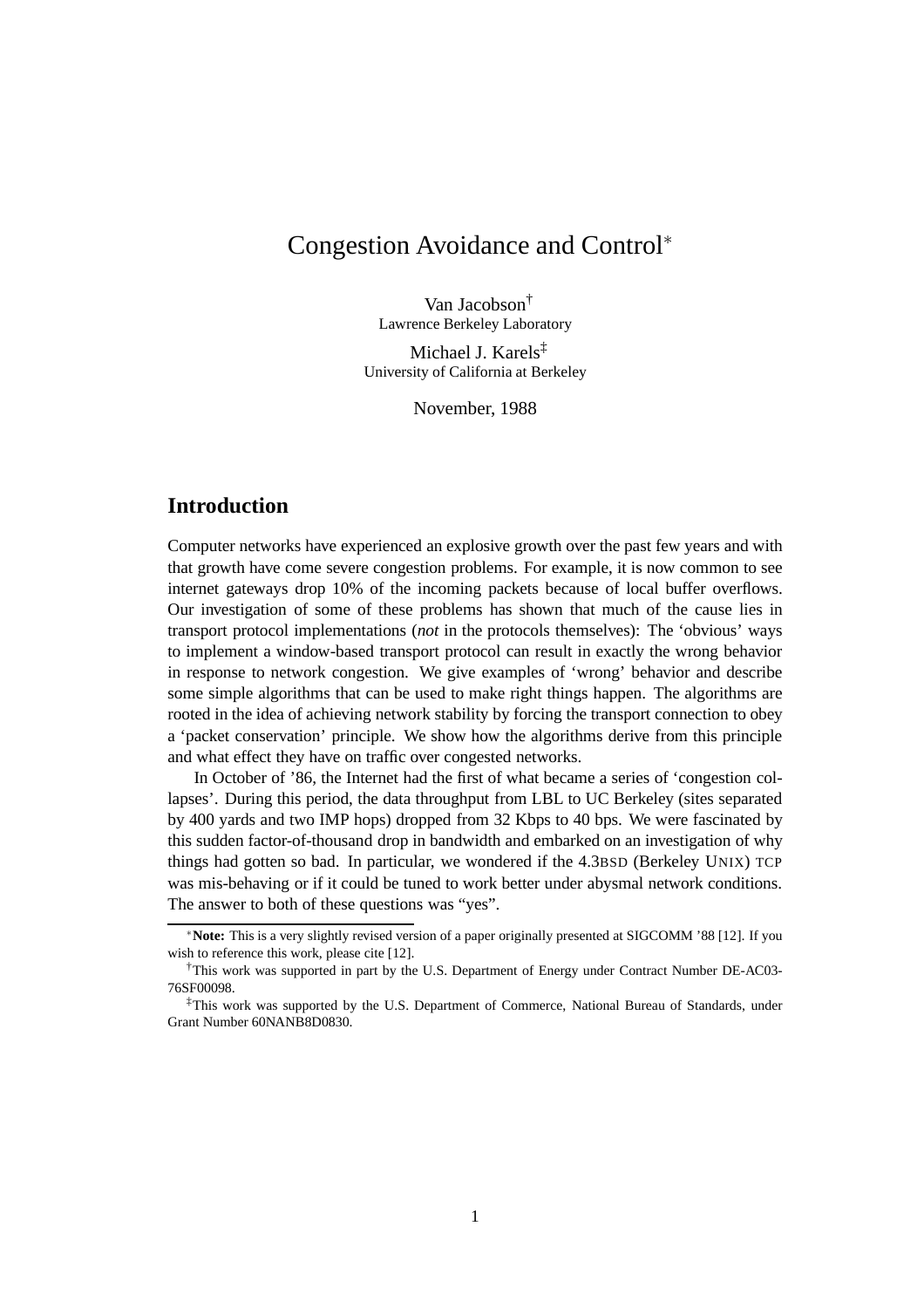#### <sup>1</sup> GETTING TO EQUILIBRIUM: SLOW-START 2

Since that time, we have put seven new algorithms into the 4BSD TCP:

- (*i)* round-trip-time variance estimation
- (*ii)* exponential retransmit timer backoff
- (*iii)* slow-start
- (*iv)* more aggressive receiver ack policy
- (*v)* dynamic window sizing on congestion
- (*vi)* Karn's clamped retransmit backoff
- (*vii)* fast retransmit

Our measurements and the reports of beta testers suggest that the final product is fairly good at dealing with congested conditions on the Internet.

This paper is a brief description of  $(i) - (v)$  and the rationale behind them. (*vi*) is an algorithm recently developed by Phil Karn of Bell Communications Research, described in [\[16\]](#page-23-1). (*vii)* is described in a soon-to-be-published RFC (ARPANET "Request for Comments").

Algorithms  $(i) - (v)$  spring from one observation: The flow on a TCP connection (or ISO TP-4 or Xerox NS SPP connection) should obey a 'conservation of packets' principle. And, if this principle were obeyed, congestion collapse would become the exception rather than the rule. Thus congestion control involves finding places that violate conservation and fixing them.

By 'conservation of packets' we mean that for a connection 'in equilibrium', i.e., running stably with a full window of data in transit, the packet flow is what a physicist would call 'conservative': A new packet isn't put into the network until an old packet leaves. The physics of flow predicts that systems with this property should be robust in the face of congestion.[1](#page-1-0) Observation of the Internet suggests that it was not particularly robust. Why the discrepancy?

There are only three ways for packet conservation to fail:

- 1. The connection doesn't get to equilibrium, or
- 2. A sender injects a new packet before an old packet has exited, or
- 3. The equilibrium can't be reached because of resource limits along the path.

In the following sections, we treat each of these in turn.

### <span id="page-1-1"></span>**1 Getting to Equilibrium: Slow-start**

Failure (1) has to be from a connection that is either starting or restarting after a packet loss. Another way to look at the conservation property is to say that the sender uses acks as a 'clock' to strobe new packets into the network. Since the receiver can generate acks no

<span id="page-1-0"></span> $1_A$  conservative flow means that for any given time, the integral of the packet density around the sender– receiver–sender loop is a constant. Since packets have to 'diffuse' around this loop, the integral is sufficiently continuous to be a Lyapunov function for the system. A constant function trivially meets the conditions for Lyapunov stability so the system is stable and any superposition of such systems is stable. (See [\[3\]](#page-22-0), chap. 11– 12 or [\[21\]](#page-23-2), chap. 9 for excellent introductions to system stability theory.)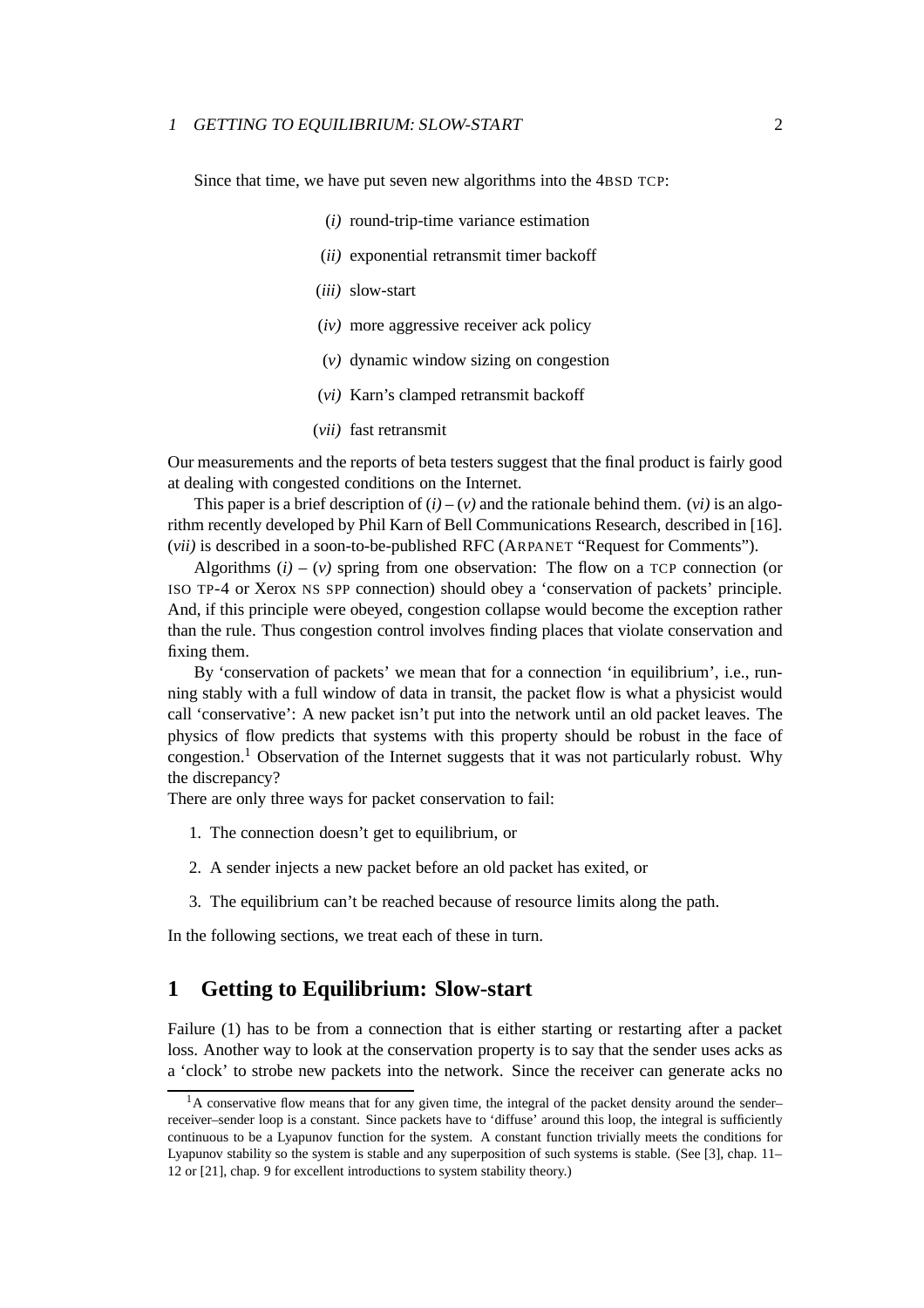

<span id="page-2-0"></span>Figure 1: Window Flow Control 'Self-clocking'

This is a schematic representation of a sender and receiver on high bandwidth networks connected by a slower, long-haul net. The sender is just starting and has shipped a window's worth of packets, back-to-back. The ack for the first of those packets is about to arrive back at the sender (the vertical line at the mouth of the lower left funnel).

The vertical dimension is bandwidth, the horizontal dimension is time. Each of the shaded boxes is a packet. Bandwidth  $\times$  Time  $=$  Bits so the area of each box is the packet size. The number of bits doesn't change as a packet goes through the network so a packet squeezed into the smaller long-haul bandwidth must spread out in time. The time  $P_b$  represents the minimum packet spacing on the slowest link in the path (the *bottleneck*). As the packets leave the bottleneck for the destination net, nothing changes the inter-packet interval so on the receiver's net packet spacing  $P_r = P_b$ . If the receiver processing time is the same for all packets, the spacing between acks on the receiver's net  $A_r = P_r = P_b$ . If the time slot  $P_b$  was big enough for a packet, it's big enough for an ack so the ack spacing is preserved along the return path. Thus the ack spacing on the sender's net  $A_s = P_b$ .

So, if packets after the first burst are sent only in response to an ack, the sender's packet spacing will exactly match the packet time on the slowest link in the path.

faster than data packets can get through the network, the protocol is 'self clocking' (fig. [1\)](#page-2-0). Self clocking systems automatically adjust to bandwidth and delay variations and have a wide dynamic range (important considering that TCP spans a range from 800 Mbps Cray channels to 1200 bps packet radio links). But the same thing that makes a self-clocked system stable when it's running makes it hard to start — to get data flowing there must be acks to clock out packets but to get acks there must be data flowing.

To start the 'clock', we developed a *slow-start* algorithm to gradually increase the amount of data in-transit.<sup>[2](#page-2-1)</sup> Although we flatter ourselves that the design of this algorithm is rather subtle, the implementation is trivial — one new state variable and three lines of code in the sender:

<span id="page-2-1"></span> $2$ Slow-start is quite similar to the CUTE algorithm described in [\[14\]](#page-23-3). We didn't know about CUTE at the time we were developing slow-start but we should have—CUTE preceded our work by several months.

When describing our algorithm at the Feb., 1987, Internet Engineering Task Force (IETF) meeting, we called it *soft-start*, a reference to an electronics engineer's technique to limit in-rush current. The name *slow-start* was coined by John Nagle in a message to the IETF mailing list in March, '87. This name was clearly superior to ours and we promptly adopted it.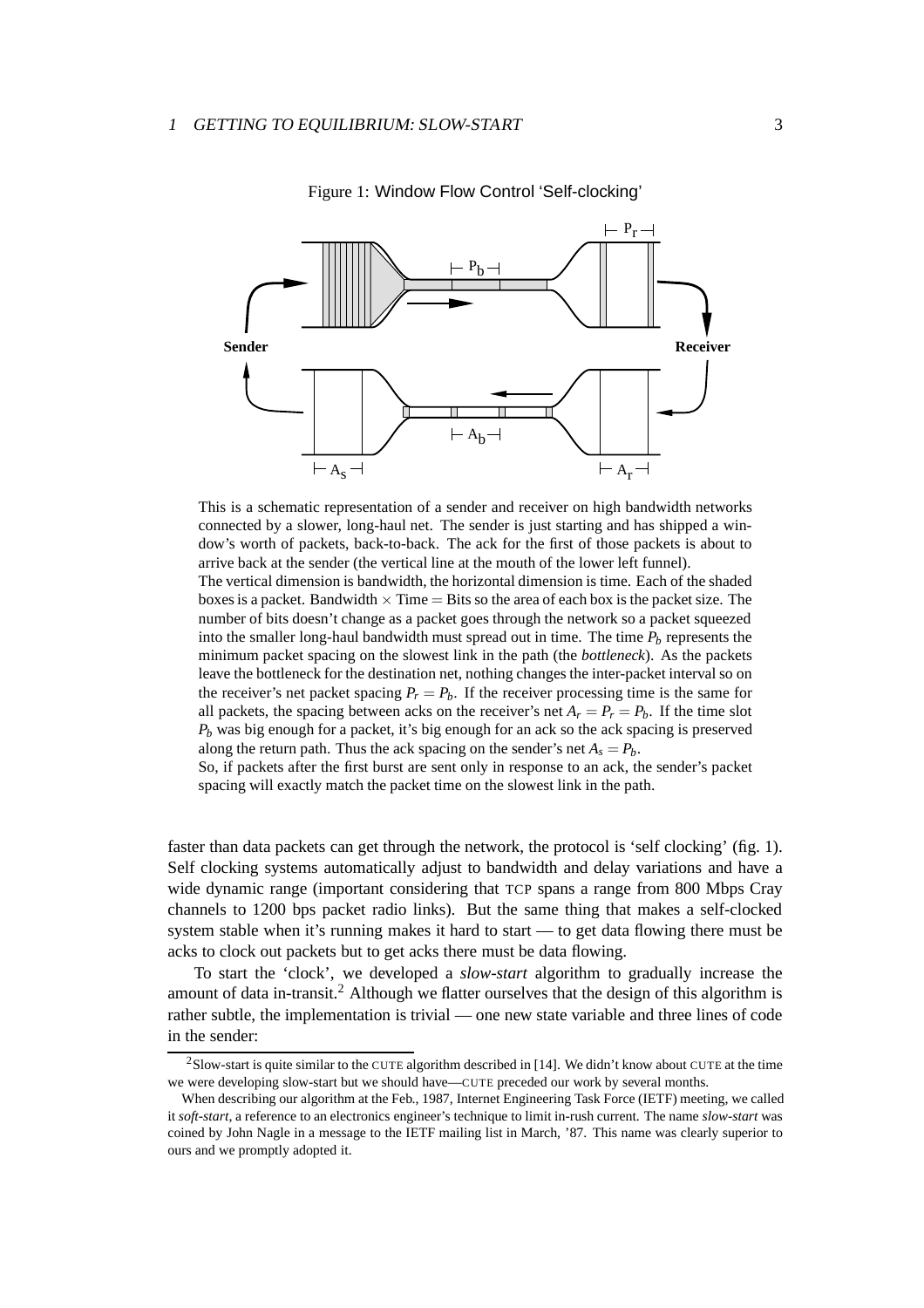<span id="page-3-0"></span>

Figure 2: The Chronology of a Slow-start

The horizontal direction is time. The continuous time line has been chopped into oneround-trip-time pieces stacked vertically with increasing time going down the page. The grey, numbered boxes are packets. The white numbered boxes are the corresponding acks. As each ack arrives, two packets are generated: one for the ack (the ack says a packet has left the system so a new packet is added to take its place) and one because an ack opens the congestion window by one packet. It may be clear from the figure why an add-onepacket-to-window policy opens the window exponentially in time.

If the local net is much faster than the long haul net, the ack's two packets arrive at the bottleneck at essentially the same time. These two packets are shown stacked on top of one another (indicating that one of them would have to occupy space in the gateway's outbound queue). Thus the short-term queue demand on the gateway is increasing exponentially and opening a window of size *W* packets will require *W*/2 packets of buffer capacity at the bottleneck.

- Add a *congestion window*, cwnd, to the per-connection state.
- When starting or restarting after a loss, set cwnd to one packet.
- On each ack for new data, increase cwnd by one packet.
- When sending, send the minimum of the receiver's advertised window and cwnd.

Actually, the slow-start window increase isn't that slow: it takes time  $R \log_2 W$  where  $R$ is the round-trip-time and  $W$  is the window size in packets (fig. [2\)](#page-3-0). This means the window opens quickly enough to have a negligible effect on performance, even on links with a large bandwidth–delay product. And the algorithm guarantees that a connection will source data at a rate at most twice the maximum possible on the path. Without slow-start, by contrast, when 10 Mbps Ethernet hosts talk over the 56 Kbps Arpanet via IP gateways, the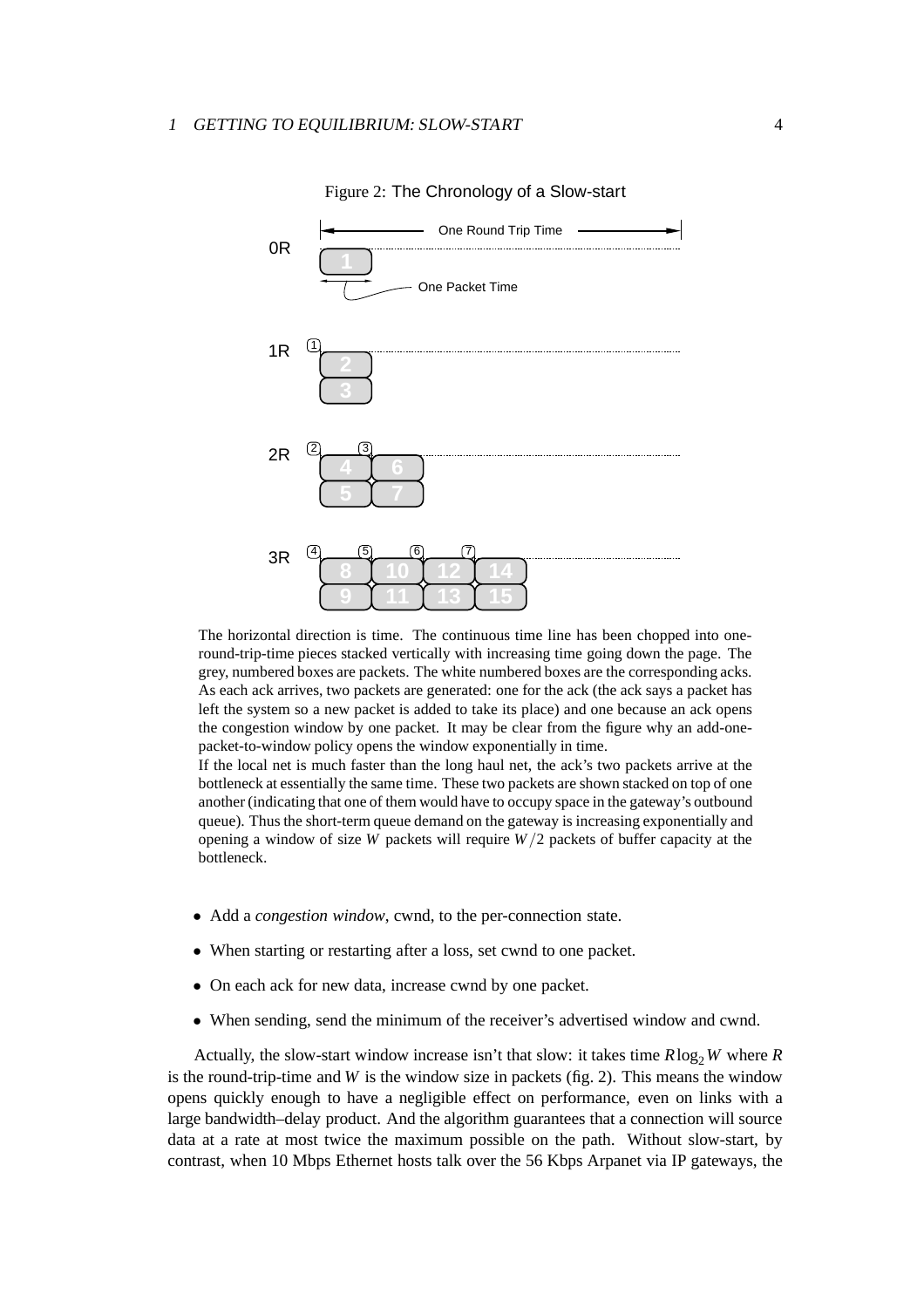<span id="page-4-0"></span>

Figure 3: Startup behavior of TCP without Slow-start

Trace data of the start of a TCP conversation between two Sun 3/50s running Sun OS 3.5 (the 4.3BSD TCP). The two Suns were on different Ethernets connected by IP gateways driving a 230.4 Kbps point-to-point link (essentially the setup shown in fig. [7\)](#page-11-0). The window size for the connection was 16KB (32 512-byte packets) and there were 30 packets of buffer available at the bottleneck gateway. The actual path contains six store-and-forward hops so the pipe plus gateway queue has enough capacity for a full window but the gateway queue alone does not.

Each dot is a 512 data-byte packet. The x-axis is the time the packet was sent. The yaxis is the sequence number in the packet header. Thus a vertical array of dots indicate back-to-back packets and two dots with the same y but different x indicate a retransmit. 'Desirable' behavior on this graph would be a relatively smooth line of dots extending

diagonally from the lower left to the upper right. The slope of this line would equal the available bandwidth. Nothing in this trace resembles desirable behavior.

The dashed line shows the 20 KBps bandwidth available for this connection. Only 35% of this bandwidth was used; the rest was wasted on retransmits. Almost everything is retransmitted at least once and data from 54 to 58 KB is sent five times.

first-hop gateway sees a burst of eight packets delivered at 200 times the path bandwidth. This burst of packets often puts the connection into a persistent failure mode of continuous retransmissions (figures [3](#page-4-0) and [4\)](#page-5-0).

## **2 Conservation at equilibrium: round-trip timing**

Once data is flowing reliably, problems (2) and (3) should be addressed. Assuming that the protocol implementation is correct, (2) must represent a failure of sender's retransmit timer. A good round trip time estimator, the core of the retransmit timer, is the single most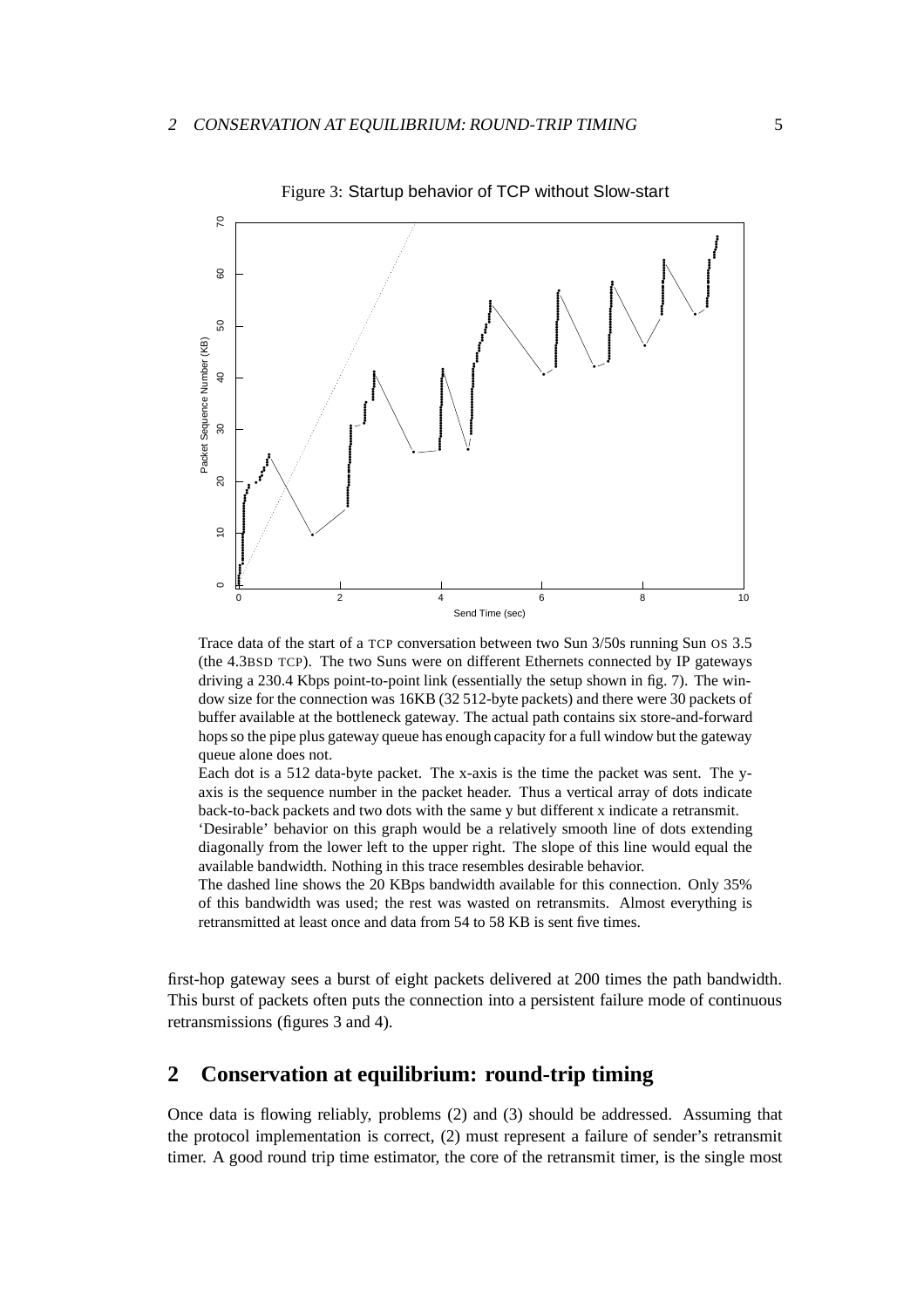<span id="page-5-0"></span>

Same conditions as the previous figure (same time of day, same Suns, same network path, same buffer and window sizes), except the machines were running the  $4.3<sup>+</sup> TCP$  with slowstart. No bandwidth is wasted on retransmits but two seconds is spent on the slow-start so the effective bandwidth of this part of the trace is 16 KBps — two times better than figure [3.](#page-4-0) (This is slightly misleading: Unlike the previous figure, the slope of the trace is 20 KBps and the effect of the 2 second offset decreases as the trace lengthens. E.g., if this trace had run a minute, the effective bandwidth would have been 19 KBps. The effective bandwidth without slow-start stays at 7 KBps no matter how long the trace.)

important feature of any protocol implementation that expects to survive heavy load. And it is frequently botched ([\[26\]](#page-24-0) and [\[13\]](#page-23-4) describe typical problems).

One mistake is not estimating the variation,  $\sigma_R$ , of the round trip time, *R*. From queuing theory we know that  $R$  and the variation in  $R$  increase quickly with load. If the load is  $\rho$ (the ratio of average arrival rate to average departure rate), *R* and  $\sigma_R$  scale like  $(1-\rho)^{-1}$ . To make this concrete, if the network is running at 75% of capacity, as the Arpanet was in last April's collapse, one should expect round-trip-time to vary by a factor of sixteen  $(-2\sigma)$ to  $+2\sigma$ ).

The TCP protocol specification[\[2\]](#page-22-1) suggests estimating mean round trip time via the lowpass filter

$$
R \leftarrow \alpha R + (1 - \alpha)M
$$

where  $R$  is the average RTT estimate,  $M$  is a round trip time measurement from the most recently acked data packet, and  $\alpha$  is a filter gain constant with a suggested value of 0.9. Once the *R* estimate is updated, the retransmit timeout interval, *rto*, for the next packet sent is set to β*R*.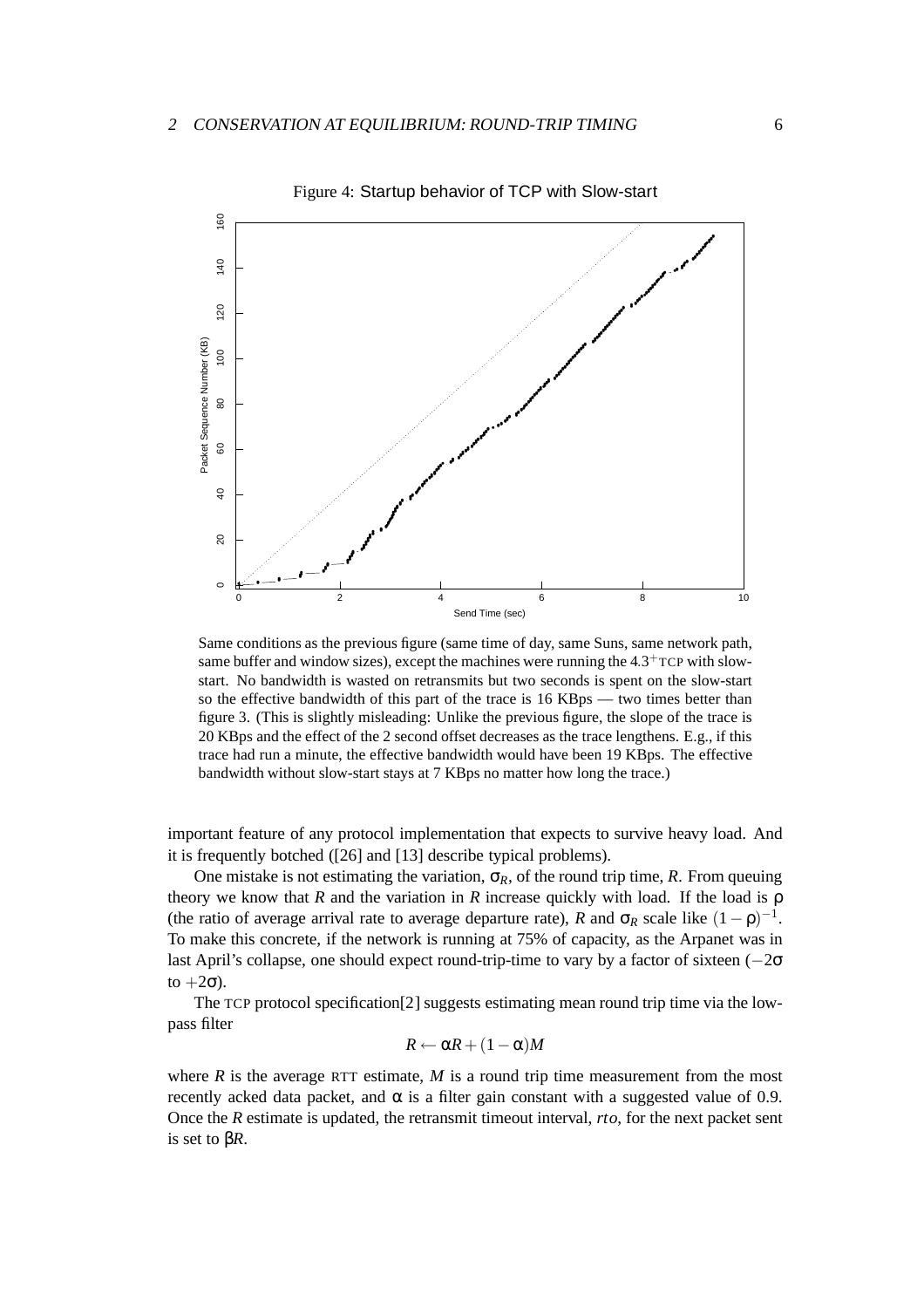<span id="page-6-1"></span>

Figure 5: Performance of an RFC793 retransmit timer

Trace data showing per-packet round trip time on a well-behaved Arpanet connection. The x-axis is the packet number (packets were numbered sequentially, starting with one) and the y-axis is the elapsed time from the send of the packet to the sender's receipt of its ack. During this portion of the trace, no packets were dropped or retransmitted. The packets are indicated by a dot. A dashed line connects them to make the sequence eas-

ier to follow. The solid line shows the behavior of a retransmit timer computed according to the rules of RFC793.

The parameter  $\beta$  accounts for RTT variation (see [\[5\]](#page-22-2), section 5). The suggested  $\beta = 2$ can adapt to loads of at most 30%. Above this point, a connection will respond to load increases by retransmitting packets that have only been delayed in transit. This forces the network to do useless work, wasting bandwidth on duplicates of packets that will eventually be delivered, at a time when it's known to be having trouble with useful work. I.e., this is the network equivalent of pouring gasoline on a fire.

We developed a cheap method for estimating variation (see appendix  $A$ )<sup>[3](#page-6-0)</sup> and the resulting retransmit timer essentially eliminates spurious retransmissions. A pleasant side effect of estimating  $\beta$  rather than using a fixed value is that low load as well as high load performance improves, particularly over high delay paths such as satellite links (figures [5](#page-6-1) and [6\)](#page-7-0).

Another timer mistake is in the backoff after a retransmit: If a packet has to be retransmitted more than once, how should the retransmits be spaced? For a transport endpoint embedded in a network of unknown topology and with an unknown, unknowable and constantly changing population of competing conversations, only one scheme has any hope of working—exponential backoff—but a proof of this is beyond the scope of this paper[.4](#page-6-2)

<span id="page-6-0"></span> $3W$ e are far from the first to recognize that transport needs to estimate both mean and variation. See, for example, [\[6\]](#page-23-5). But we do think our estimator is simpler than most.

<span id="page-6-2"></span><sup>4</sup>See [\[8\]](#page-23-6). Several authors have shown that backoffs 'slower' than exponential are stable given finite populations and knowledge of the global traffic. However, [\[17\]](#page-23-7) shows that nothing slower than exponential behavior will work in the general case. To feed your intuition, consider that an IP gateway has essentially the same behavior as the 'ether' in an ALOHA net or Ethernet. Justifying exponential retransmit backoff is the same as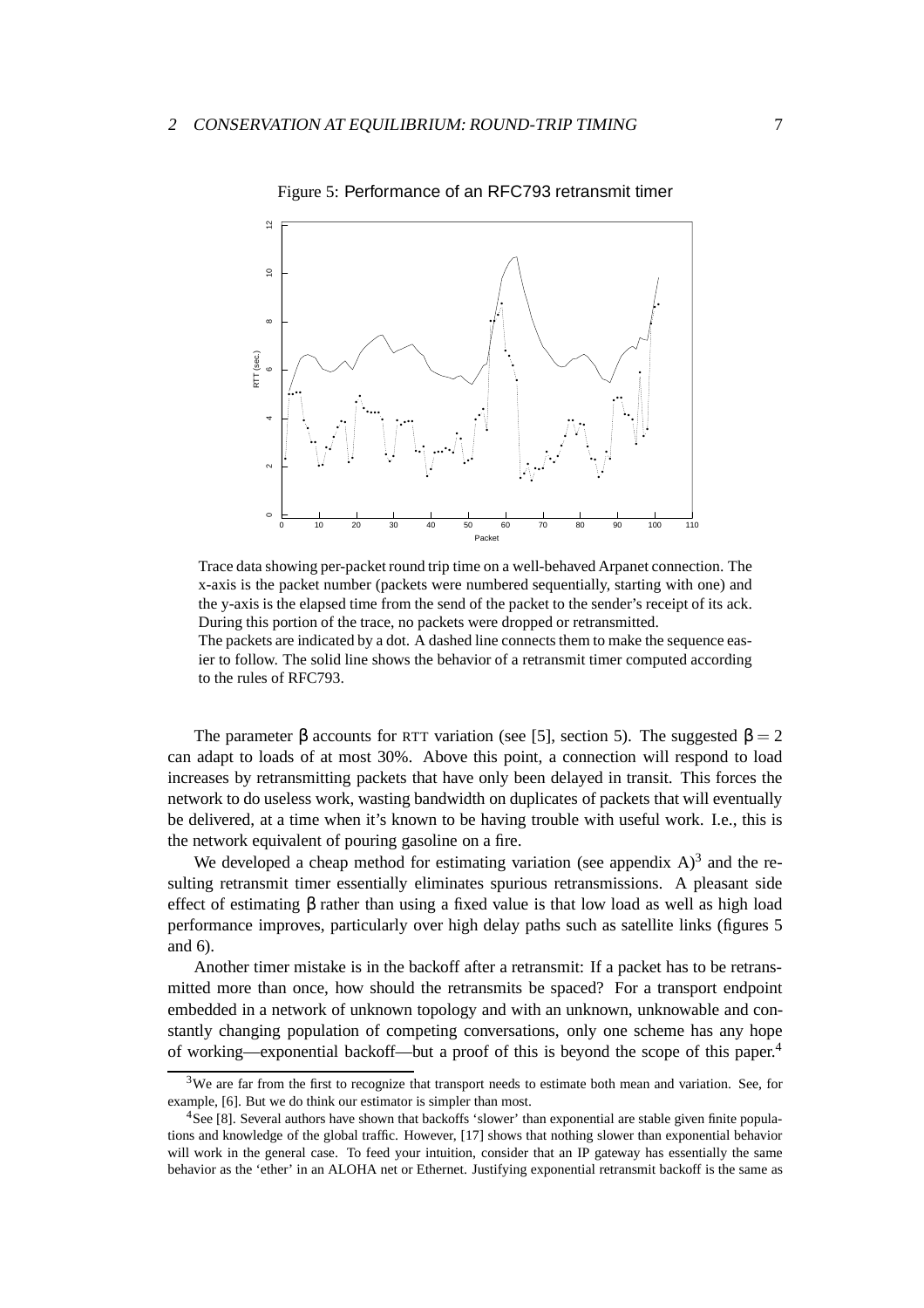<span id="page-7-0"></span>

Figure 6: Performance of a Mean+Variance retransmit timer

Same data as above but the solid line shows a retransmit timer computed according to the algorithm in appendix [A.](#page-17-0)

To finesse a proof, note that a network is, to a very good approximation, a linear system. That is, it is composed of elements that behave like linear operators — integrators, delays, gain stages, etc. Linear system theory says that if a system is stable, the stability is exponential. This suggests that an unstable system (a network subject to random load shocks and prone to congestive collapse<sup>5</sup>) can be stabilized by adding some exponential damping (exponential timer backoff) to its primary excitation (senders, traffic sources).

### **3 Adapting to the path: congestion avoidance**

If the timers are in good shape, it is possible to state with some confidence that a timeout indicates a lost packet and not a broken timer. At this point, something can be done about (3). Packets get lost for two reasons: they are damaged in transit, or the network is congested and somewhere on the path there was insufficient buffer capacity. On most network paths, loss due to damage is rare  $(\ll 1\%)$  so it is probable that a packet loss is due to congestion in the network.<sup>[6](#page-7-2)</sup>

showing that no collision backoff slower than an exponential will guarantee stability on an Ethernet. Unfortunately, with an infinite user population even exponential backoff won't guarantee stability (although it 'almost' does—see [\[1\]](#page-22-3)). Fortunately, we don't (yet) have to deal with an infinite user population.

<span id="page-7-1"></span><sup>5</sup>The phrase *congestion collapse* (describing a positive feedback instability due to poor retransmit timers) is again the coinage of John Nagle, this time from [\[23\]](#page-24-1).

<span id="page-7-2"></span><sup>&</sup>lt;sup>6</sup>Because a packet loss empties the window, the throughput of any window flow control protocol is quite sensitive to damage loss. For an RFC793 standard TCP running with window *w* (where *w* is at most the bandwidth-delay product), a loss probability of *p* degrades throughput by a factor of (1+2*pw*)−1. E.g., a 1% damage loss rate on an Arpanet path (8 packet window) degrades TCP throughput by 14%.

The congestion control scheme we propose is insensitive to damage loss until the loss rate is on the order of the window equilibration length (the number of packets it takes the window to regain its original size after a loss). If the pre-loss size is *w*, equilibration takes roughly  $w^2/3$  packets so, for the Arpanet, the loss sensitivity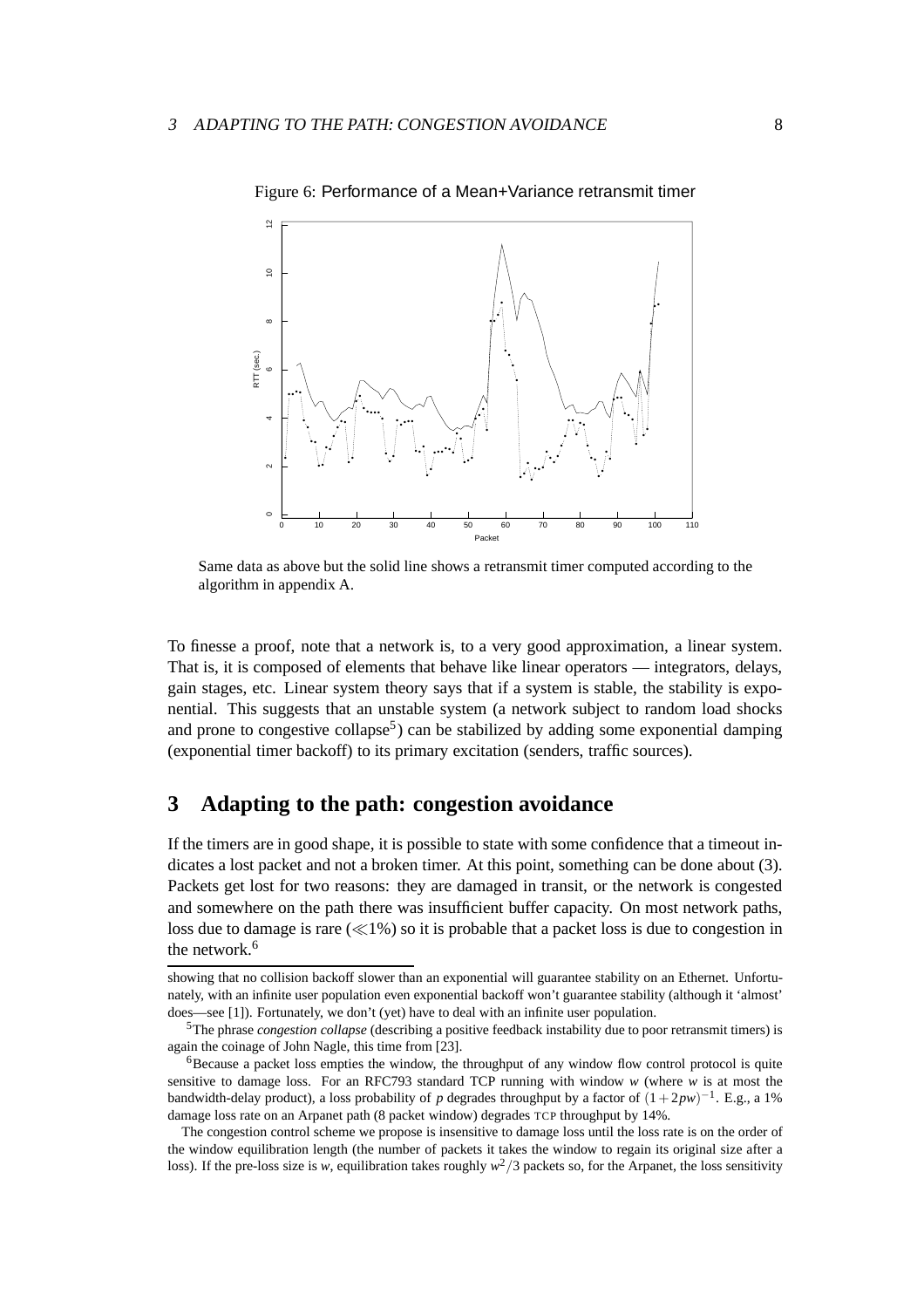#### <sup>3</sup> ADAPTING TO THE PATH: CONGESTION AVOIDANCE 9

A 'congestion avoidance' strategy, such as the one proposed in [\[15\]](#page-23-8), will have two components: The network must be able to signal the transport endpoints that congestion is occurring (or about to occur). And the endpoints must have a policy that decreases utilization if this signal is received and increases utilization if the signal isn't received.

If packet loss is (almost) always due to congestion and if a timeout is (almost) always due to a lost packet, we have a good candidate for the 'network is congested' signal. Particularly since this signal is delivered automatically by all existing networks, without special modification (as opposed to [\[15\]](#page-23-8) which requires a new bit in the packet headers and a modification to *all* existing gateways to set this bit).

The other part of a congestion avoidance strategy, the endnode action, is almost identical in the DEC/ISO scheme and our  $TCP^7$  $TCP^7$  and follows directly from a first-order time-series model of the network[:8](#page-8-1) Say network load is measured by average queue length over fixed intervals of some appropriate length (something near the round trip time). If *Li* is the load at interval *i*, an uncongested network can be modeled by saying *Li* changes slowly compared to the sampling time. I.e.,

$$
L_i = N
$$

(*N* constant). If the network is subject to congestion, this zeroth order model breaks down. The average queue length becomes the sum of two terms, the *N* above that accounts for the average arrival rate of new traffic and intrinsic delay, and a new term that accounts for the fraction of traffic left over from the last time interval and the effect of this left-over traffic (e.g., induced retransmits):

$$
L_i = N + \gamma L_{i-1}
$$

(These are the first two terms in a Taylor series expansion of  $L(t)$ ). There is reason to believe one might eventually need a three term, second order model, but not until the Internet has grown substantially.)

When the network is congested,  $\gamma$  must be large and the queue lengths will start increasing exponentially.[9](#page-8-2) The system will stabilize only if the traffic sources throttle back at least as quickly as the queues are growing. Since a source controls load in a window-based protocol by adjusting the size of the window, *W*, we end up with the sender policy

*On congestion*:

$$
W_i = dW_{i-1} \qquad (d < 1)
$$

I.e., a multiplicative decrease of the window size (which becomes an exponential decrease over time if the congestion persists).

<span id="page-8-2"></span><span id="page-8-1"></span><sup>8</sup>See any good control theory text for the relationship between a system model and admissible controls for that system. A nice introduction appears in [\[21\]](#page-23-2), chap. 8.

<sup>9</sup>I.e., the system behaves like  $L_i \approx \gamma L_{i-1}$ , a difference equation with the solution

$$
L_n=\gamma^n L_0
$$

which goes exponentially to infinity for any  $\gamma > 1$ .

threshold is about 5%. At this high loss rate, the empty window effect described above has already degraded throughput by 44% and the additional degradation from the congestion avoidance window shrinking is the least of one's problems.

We are concerned that the congestion control noise sensitivity is quadratic in *w* but it will take at least another generation of network evolution to reach window sizes where this will be significant. If experience shows this sensitivity to be a liability, a trivial modification to the algorithm makes it linear in *w*. An in-progress paper explores this subject in detail.

<span id="page-8-0"></span> $7$ This is not an accident: We copied Jain's scheme after hearing his presentation at [\[10\]](#page-23-9) and realizing that the scheme was, in a sense, universal.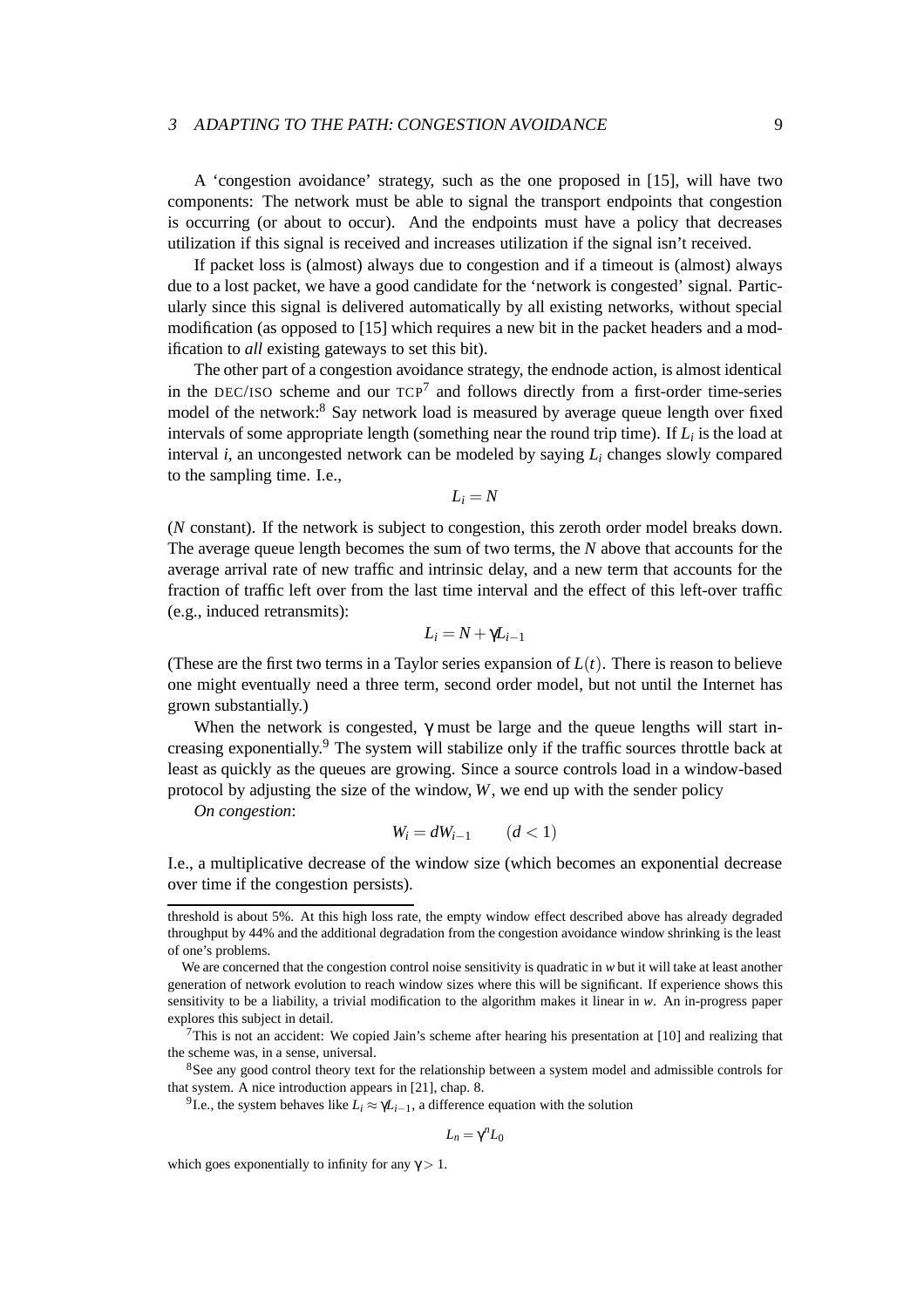#### 3 ADAPTING TO THE PATH: CONGESTION AVOIDANCE 10

If there's no congestion,  $\gamma$  must be near zero and the load approximately constant. The network announces, via a dropped packet, when demand is excessive but says nothing if a connection is using less than its fair share (since the network is stateless, it cannot know this). Thus a connection has to increase its bandwidth utilization to find out the current limit. E.g., you could have been sharing the path with someone else and converged to a window that gives you each half the available bandwidth. If she shuts down, 50% of the bandwidth will be wasted unless your window size is increased. What should the increase policy be?

The first thought is to use a symmetric, multiplicative increase, possibly with a longer time constant,  $W_i = bW_{i-1}$ ,  $1 < b \leq 1/d$ . This is a mistake. The result will oscillate wildly and, on the average, deliver poor throughput. The analytic reason for this has to do with that fact that it is easy to drive the net into saturation but hard for the net to recover (what [\[18\]](#page-23-10), chap. 2.1, calls the *rush-hour effect*).<sup>[10](#page-9-0)</sup> Thus overestimating the available bandwidth is costly. But an exponential, almost regardless of its time constant, increases so quickly that overestimates are inevitable.

Without justification, we'll state that the best increase policy is to make small, constant changes to the window size: $11$ 

*On no congestion*:

$$
W_i = W_{i-1} + u \qquad (u \ll W_{max})
$$

where *Wmax* is the *pipesize* (the delay-bandwidth product of the path minus protocol overhead — i.e., the largest sensible window for the unloaded path). This is the additive increase / multiplicative decrease policy suggested in [\[15\]](#page-23-8) and the policy we've implemented in TCP. The only difference between the two implementations is the choice of constants for *d* and *u*. We used 0.5 and 1 for reasons partially explained in appendix [D.](#page-21-0) A more complete analysis is in yet another in-progress paper.

The preceding has probably made the congestion control algorithm sound hairy but it's not. Like slow-start, it's three lines of code:

- On any timeout, set *cwnd* to half the current window size (this is the multiplicative decrease).
- On each ack for new data, increase *cwnd* by  $1/cwnd$  (this is the additive increase).<sup>[12](#page-9-2)</sup>

<span id="page-9-1"></span>11See [\[4\]](#page-22-4) for a complete analysis of these increase and decrease policies. Also see [\[8\]](#page-23-6) and [\[9\]](#page-23-11) for a controltheoretic analysis of a similar class of control policies.

<span id="page-9-2"></span> $12$ This increment rule may be less than obvious. We want to increase the window by at most one packet over a time interval of length *R* (the round trip time). To make the algorithm 'self-clocked', it's better to increment by a small amount on each ack rather than by a large amount at the end of the interval. (Assuming, of course,

<span id="page-9-0"></span> $10$ In fig. [1,](#page-2-0) note that the 'pipesize' is 16 packets, 8 in each path, but the sender is using a window of 22 packets. The six excess packets will form a queue at the entry to the bottleneck and *that queue cannot shrink*, even though the sender carefully clocks out packets at the bottleneck link rate. This stable queue is another, unfortunate, aspect of conservation: The queue would shrink only if the gateway could move packets into the skinny pipe faster than the sender dumped packets into the fat pipe. But the system tunes itself so each time the gateway pulls a packet off the front of its queue, the sender lays a new packet on the end.

A gateway needs excess output capacity (i.e.,  $p < 1$ ) to dissipate a queue and the clearing time will scale like  $(1-\rho)^{-2}$  ([\[18\]](#page-23-10), chap. 2 is an excellent discussion of this). Since at equilibrium our transport connection 'wants' to run the bottleneck link at 100% ( $\rho = 1$ ), we have to be sure that during the non-equilibrium window adjustment, our control policy allows the gateway enough free bandwidth to dissipate queues that inevitably form due to path testing and traffic fluctuations. By an argument similar to the one used to show exponential timer backoff is necessary, it's possible to show that an exponential (multiplicative) window increase policy will be 'faster' than the dissipation time for some traffic mix and, thus, leads to an unbounded growth of the bottleneck queue.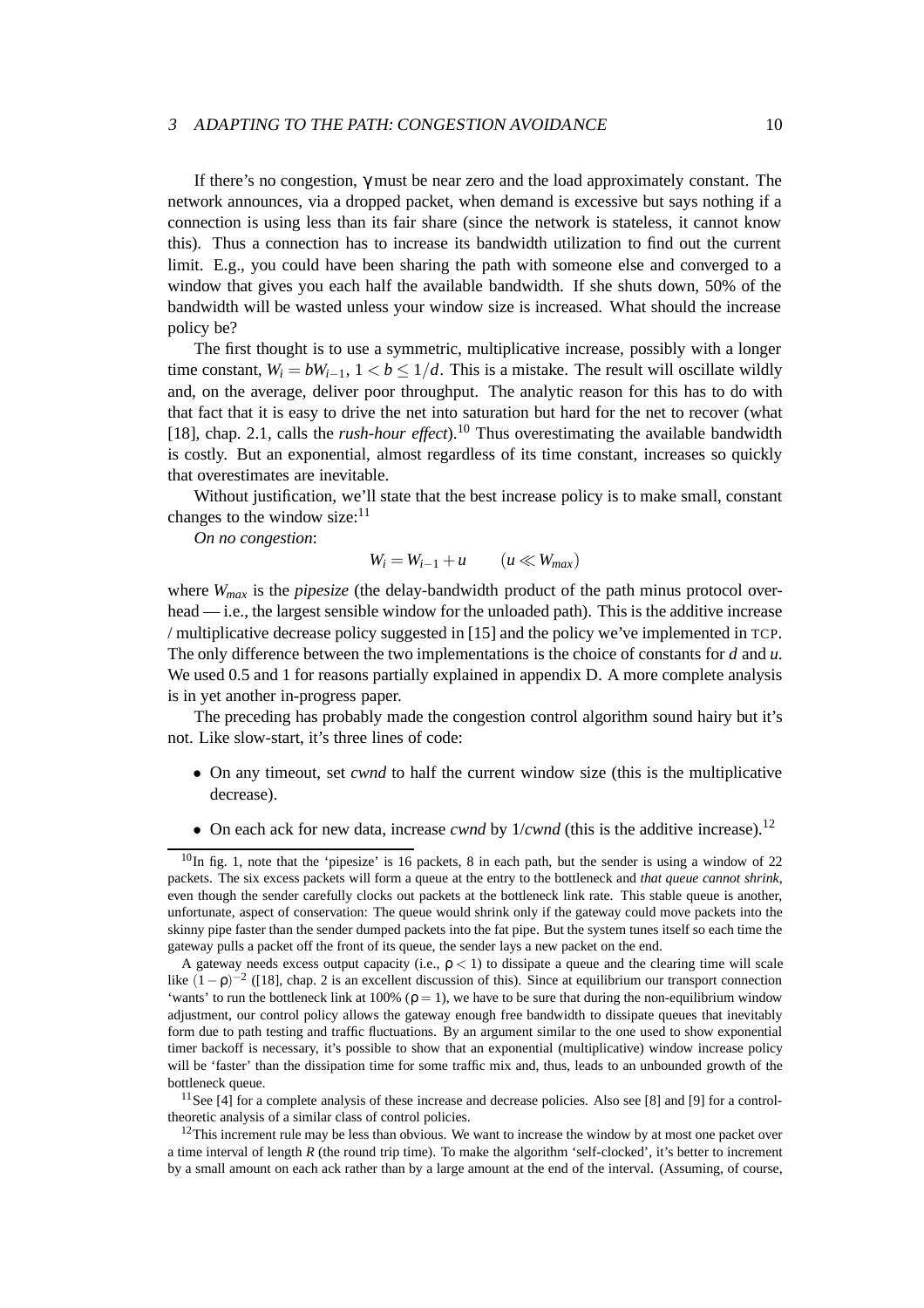#### 4 THE GATEWAY SIDE OF CONGESTION CONTROL 11

• When sending, send the minimum of the receiver's advertised window and *cwnd*.

Note that this algorithm is *only congestion avoidance*, it doesn't include the previously described slow-start. Since the packet loss that signals congestion will result in a re-start, it will almost certainly be necessary to slow-start in addition to the above. But, because both congestion avoidance and slow-start are triggered by a timeout and both manipulate the congestion window, they are frequently confused. They are actually independent algorithms with completely different objectives. To emphasize the difference, the two algorithms have been presented separately even though in practise they should be implemented together. Appendix [B](#page-19-0) describes a combined slow-start/congestion avoidance algorithm.<sup>[13](#page-10-0)</sup>

Figures [7](#page-11-0) through [12](#page-16-0) show the behavior of TCP connections with and without congestion avoidance. Although the test conditions (e.g., 16 KB windows) were deliberately chosen to stimulate congestion, the test scenario isn't far from common practice: The Arpanet IMP end-to-end protocol allows at most eight packets in transit between any pair of gateways. The default 4.3BSD window size is eight packets (4 KB). Thus simultaneous conversations between, say, any two hosts at Berkeley and any two hosts at MIT would exceed the network capacity of the UCB–MIT IMP path and would lead<sup>14</sup> to the type of behavior shown.

### **4 Future work: the gateway side of congestion control**

While algorithms at the transport endpoints can insure the network capacity isn't exceeded, they cannot insure fair sharing of that capacity. Only in gateways, at the convergence of flows, is there enough information to control sharing and fair allocation. Thus, we view the gateway 'congestion detection' algorithm as the next big step.

<span id="page-10-0"></span><sup>13</sup>We have also developed a rate-based variant of the congestion avoidance algorithm to apply to connectionless traffic (e.g., domain server queries, RPC requests). Remembering that the goal of the increase and decrease policies is bandwidth adjustment, and that 'time' (the controlled parameter in a rate-based scheme) appears in the denominator of bandwidth, the algorithm follows immediately: The multiplicative decrease remains a multiplicative decrease (e.g., double the interval between packets). But subtracting a constant amount from interval does *not* result in an additive increase in bandwidth. This approach has been tried, e.g., [\[19\]](#page-23-12) and [\[24\]](#page-24-2), and appears to oscillate badly. To see why, note that for an inter-packet interval *I* and decrement *c*, the bandwidth change of a decrease-interval-by-constant policy is

$$
\frac{1}{I} \to \frac{1}{I - c}
$$

a non-linear, and destablizing, increase.

An update policy that does result in a linear increase of bandwidth over time is

$$
I_i = \frac{\alpha I_{i-1}}{\alpha + I_{i-1}}
$$

where  $I_i$  is the interval between sends when the *i*th packet is sent and  $\alpha$  is the desired rate of increase in packets per packet/sec.

We have simulated the above algorithm and it appears to perform well. To test the predictions of that simulation against reality, we have a cooperative project with Sun Microsystems to prototype RPC dynamic congestion control algorithms using NFS as a test-bed (since NFS is known to have congestion problems yet it would be desirable to have it work over the same range of networks as TCP).

<span id="page-10-1"></span><sup>14</sup>*did lead.*

the sender has effective *silly window* avoidance (see [\[5\]](#page-22-2), section 3) and doesn't attempt to send packet fragments because of the fractionally sized window.) A window of size *cwnd* packets will generate at most *cwnd* acks in one *R*. Thus an increment of 1/*cwnd* per ack will increase the window by at most one packet in one *R*. In TCP, windows and packet sizes are in bytes so the increment translates to *maxseg\*maxseg/cwnd* where *maxseg* is the maximum segment size and *cwnd* is expressed in bytes, not packets.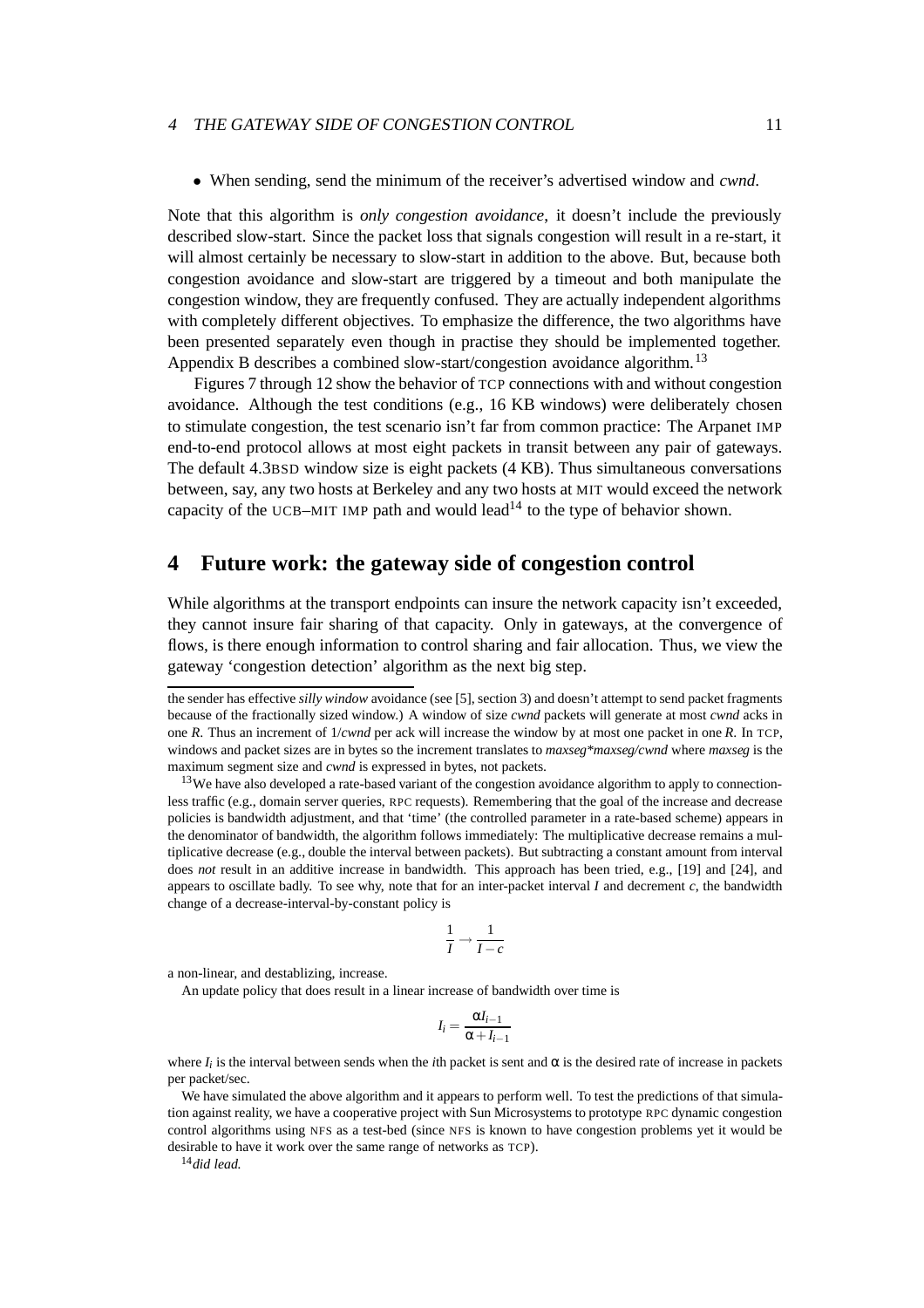

<span id="page-11-0"></span>Figure 7: Multiple conversation test setup

Test setup to examine the interaction of multiple, simultaneous TCP conversations sharing a bottleneck link. 1 MByte transfers (2048 512-data-byte packets) were initiated 3 seconds apart from four machines at LBL to four machines at UCB, one conversation per machine pair (the dotted lines above show the pairing). All traffic went via a 230.4 Kbps link connecting IP router **csam** at LBL to IP router **cartan** at UCB. The microwave link queue can hold up to 50 packets. Each connection was given a window of 16 KB (32 512-byte packets). Thus any two connections could overflow the available buffering and the four connections exceeded the queue capacity by 160%.

The goal of this algorithm to send a signal to the endnodes as early as possible, but not so early that the gateway becomes starved for traffic. Since we plan to continue using packet drops as a congestion signal, gateway 'self protection' from a mis-behaving host should fall-out for free: That host will simply have most of its packets dropped as the gateway trys to tell it that it's using more than its fair share. Thus, like the endnode algorithm, the gateway algorithm should reduce congestion even if no endnode is modified to do congestion avoidance. And nodes that do implement congestion avoidance will get their fair share of bandwidth and a minimum number of packet drops.

Since congestion grows exponentially, detecting it early is important. If detected early, small adjustments to the senders' windows will cure it. Otherwise massive adjustments are necessary to give the net enough spare capacity to pump out the backlog. But, given the bursty nature of traffic, reliable detection is a non-trivial problem. Jain[\[15\]](#page-23-8) proposes a scheme based on averaging between queue regeneration points. This should yield good burst filtering but we think it might have convergence problems under high load or significant second-order dynamics in the traffic[.15](#page-11-1) We plan to use some of our earlier work on ARMAX models for round-trip-time/queue length prediction as the basis of detection.

<span id="page-11-1"></span><sup>&</sup>lt;sup>15</sup>These problems stem from the fact that the average time between regeneration points scales like  $(1-\rho)^{-1}$ and the variance like  $(1-p)^{-3}$  (see Feller[\[7\]](#page-23-13), chap. VI.9). Thus the congestion detector becomes sluggish as congestion increases and its signal-to-noise ratio decreases dramatically.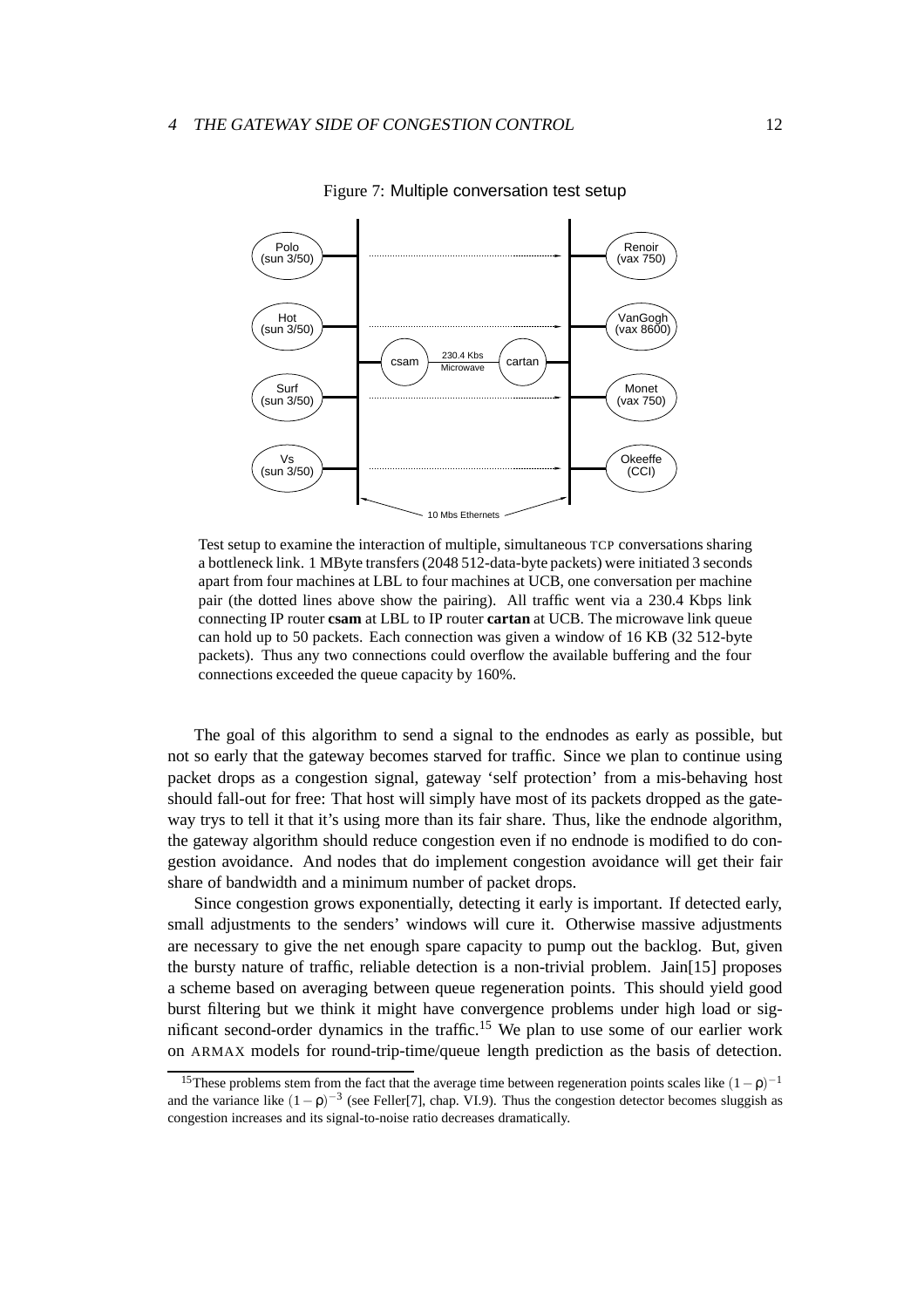<span id="page-12-0"></span>

Trace data from four simultaneous TCP conversations without congestion avoidance over the paths shown in figure [7.](#page-11-0) 4,000 of 11,000 packets sent were retransmissions (i.e., half the data packets were retransmitted). Since the link data bandwidth is 25 KBps, each of the four conversations should have received 6 KBps. Instead, one conversation got 8 KBps, two got 5 KBps, one got 0.5 KBps and 6 KBps has vanished.

Preliminary results suggest that this approach works well at high load, is immune to secondorder effects in the traffic and is computationally cheap enough to not slow down kilopacketper-second gateways.

### **Acknowledgements**

We are grateful to the members of the Internet Activity Board's End-to-End and Internet-Engineering task forces for this past year's interest, encouragement, cogent questions and network insights. Bob Braden of ISI and Craig Partridge of BBN were particularly helpful in the preparation of this paper: their careful reading of early drafts improved it immensely.

The first author is also deeply in debt to Jeff Mogul of DEC Western Research Lab. Without Jeff's interest and patient prodding, this paper would never have existed.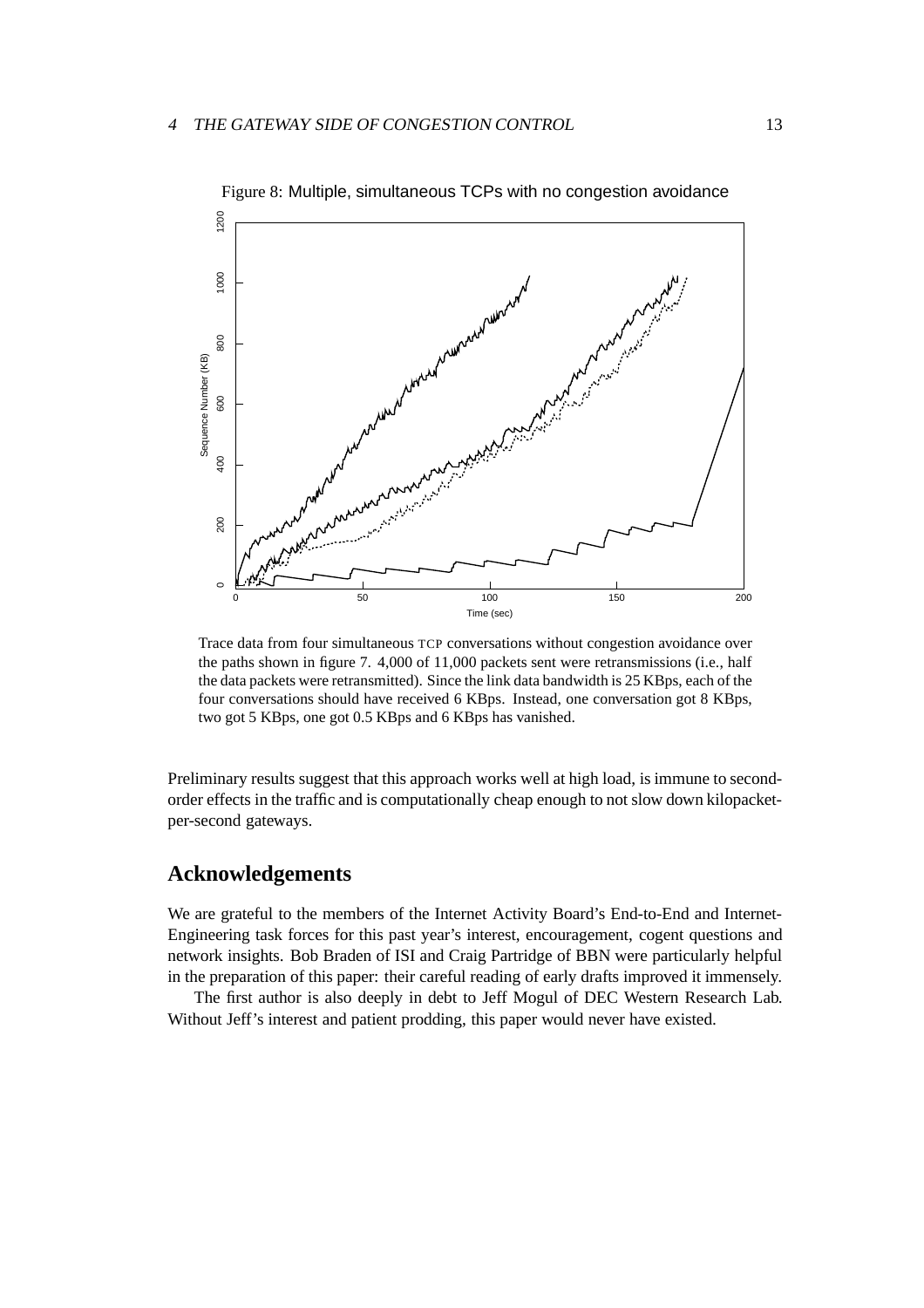<span id="page-13-0"></span>

Figure 9: Multiple, simultaneous TCPs with congestion avoidance

Trace data from four simultaneous TCP conversations using congestion avoidance over the paths shown in figure [7.](#page-11-0) 89 of 8281 packets sent were retransmissions (i.e., 1% of the data packets had to be retransmitted). Two of the conversations got 8 KBps and two got 4.5 KBps (i.e., all the link bandwidth is accounted for — see fig. [11\)](#page-15-0). The difference between the high and low bandwidth senders was due to the receivers. The 4.5 KBps senders were talking to 4.3BSD receivers which would delay an ack until 35% of the window was filled or 200 ms had passed (i.e., an ack was delayed for 5–7 packets on the average). This meant the sender would deliver bursts of 5–7 packets on each ack.

The 8 KBps senders were talking to  $4.3<sup>+</sup>$ BSD receivers which would delay an ack for at most one packet (because of an ack's 'clock' rôle, the authors believe that the minimum ack frequency should be every other packet). I.e., the sender would deliver bursts of at most two packets. The probability of loss increases rapidly with burst size so senders talking to old-style receivers saw three times the loss rate (1.8% vs. 0.5%). The higher loss rate meant more time spent in retransmit wait and, because of the congestion avoidance, smaller average window sizes.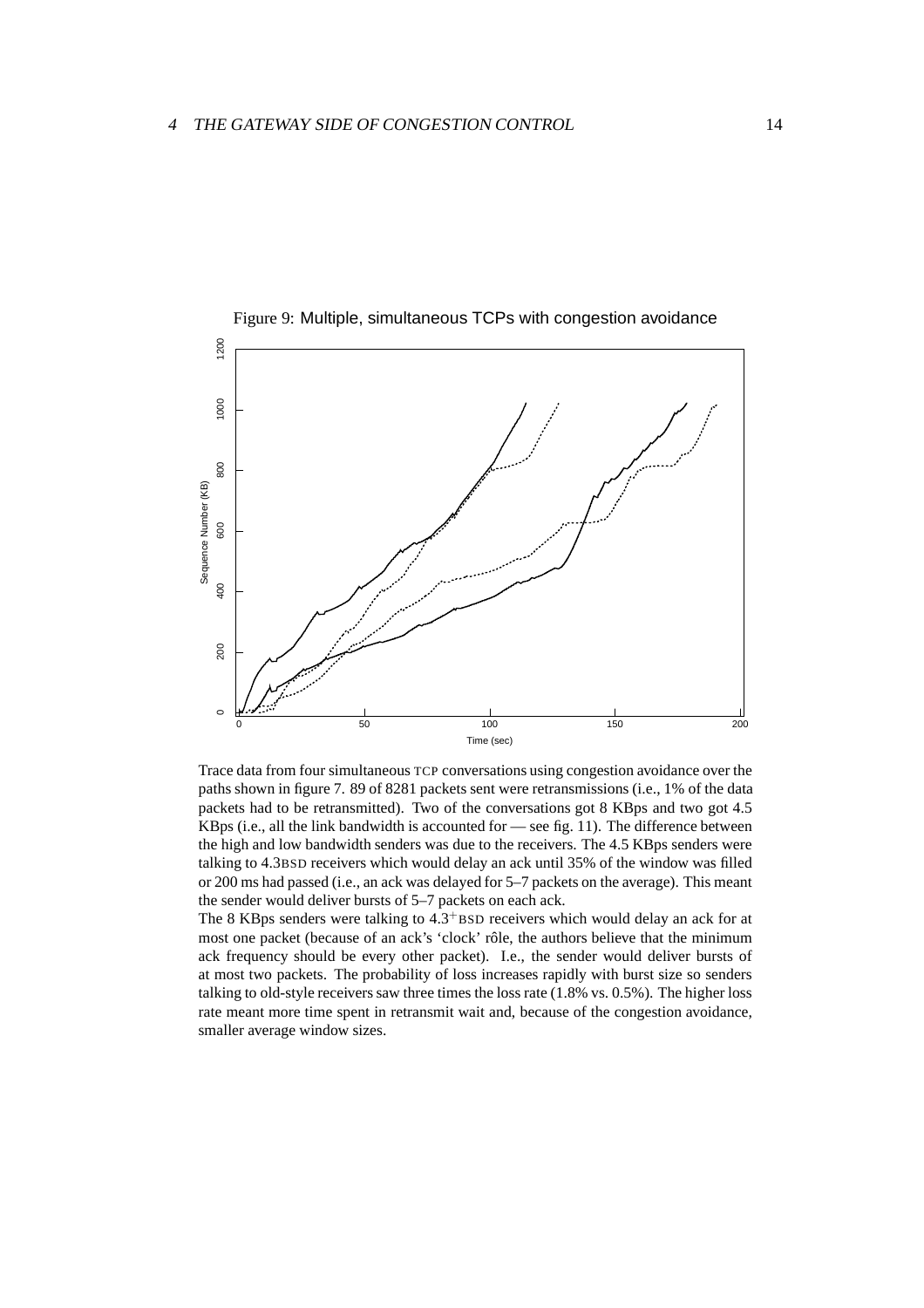<span id="page-14-0"></span>

Figure 10: Total bandwidth used by old and new TCPs

The thin line shows the total bandwidth used by the four senders without congestion avoidance (fig. [8\)](#page-12-0), averaged over 5 second intervals and normalized to the 25 KBps link bandwidth. Note that the senders send, on the average, 25% more than will fit in the wire. The thick line is the same data for the senders with congestion avoidance (fig. [9\)](#page-13-0). The first 5 second interval is low (because of the slow-start), then there is about 20 seconds of damped oscillation as the congestion control 'regulator' for each TCP finds the correct window size. The remaining time the senders run at the wire bandwidth. (The activity around 110 seconds is a bandwidth 're-negotiation' due to connection one shutting down. The activity around 80 seconds is a reflection of the 'flat spot' in fig. [9](#page-13-0) where most of conversation two's bandwidth is suddenly shifted to conversations three and four — competing conversations frequently exhibit this type of 'punctuated equilibrium' behavior and we hope to investigate its dynamics in a future paper.)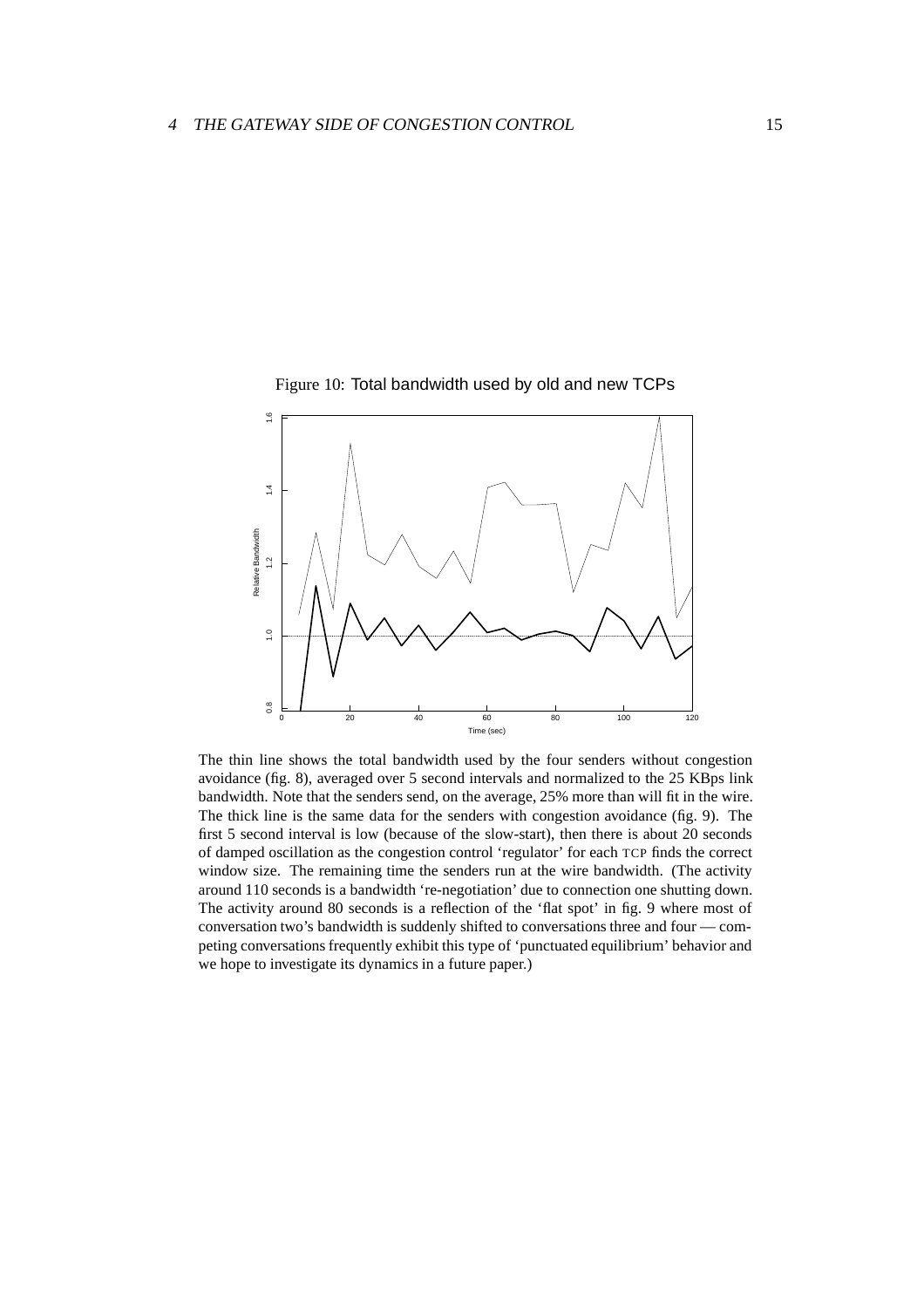<span id="page-15-0"></span>

Figure 11: Effective bandwidth of old and new TCPs

Figure [10](#page-14-0) showed the old TCPs were using 25% more than the bottleneck link bandwidth. Thus, once the bottleneck queue filled, 25% of the the senders' packets were being discarded. If the discards, and only the discards, were retransmitted, the senders would have received the full 25 KBps link bandwidth (i.e., their behavior would have been anti-social but not self-destructive). But fig. [8](#page-12-0) noted that around 25% of the link bandwidth was unaccounted for. Here we average the total amount of data acked per five second interval. (This gives the *effective* or *delivered* bandwidth of the link.) The thin line is once again the old TCPs. Note that only 75% of the link bandwidth is being used for data (the remainder must have been used by retransmissions of packets that didn't need to be retransmitted). The thick line shows delivered bandwidth for the new TCPs. There is the same slow-start and turn-on transient followed by a long period of operation right at the link bandwidth.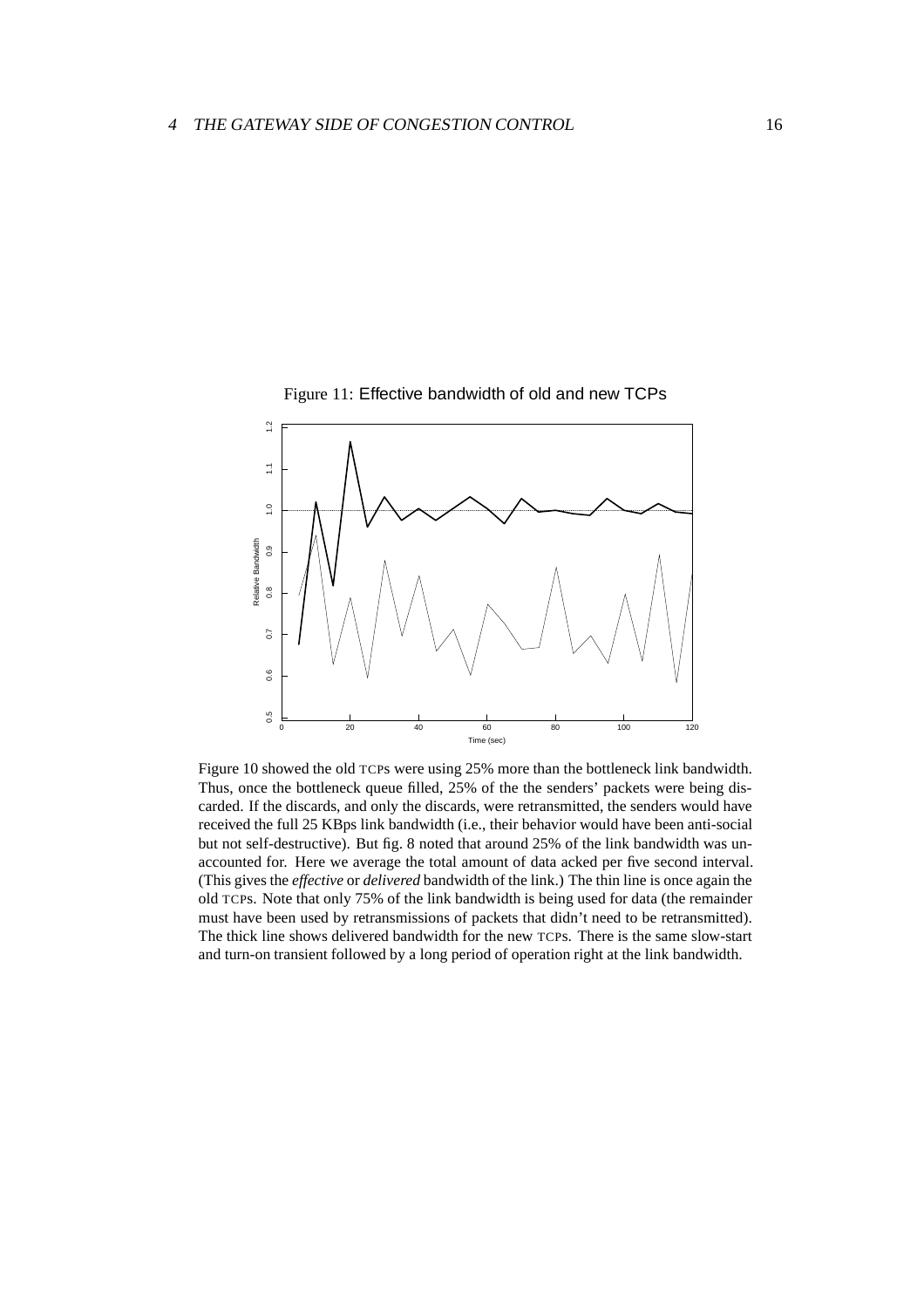

<span id="page-16-0"></span>Figure 12: Window adjustment detail

Time (sec) 0 20 20 40 60 50 80 Because of the five second averaging time (needed to smooth out the spikes in the old TCP

data), the congestion avoidance window policy is difficult to make out in figures [10](#page-14-0) and [11.](#page-15-0) Here we show effective throughput (data acked) for TCPs with congestion control, averaged over a three second interval.

When a packet is dropped, the sender sends until it fills the window, then stops until the retransmission timeout. Since the receiver cannot ack data beyond the dropped packet, on this plot we'd expect to see a negative-going spike whose amplitude equals the sender's window size (minus one packet). If the retransmit happens in the next interval (the intervals were chosen to match the retransmit timeout), we'd expect to see a positive-going spike of the same amplitude when receiver acks the out-of-order data it cached. Thus the height of these spikes is a direct measure of the sender's window size.

The data clearly shows three of these events (at 15, 33 and 57 seconds) and the window size appears to be decreasing exponentially. The dotted line is a least squares fit to the six window size measurements obtained from these events. The fit time constant was 28 seconds. (The long time constant is due to lack of a congestion avoidance algorithm in the gateway. With a 'drop' algorithm running in the gateway, the time constant should be around 4 seconds)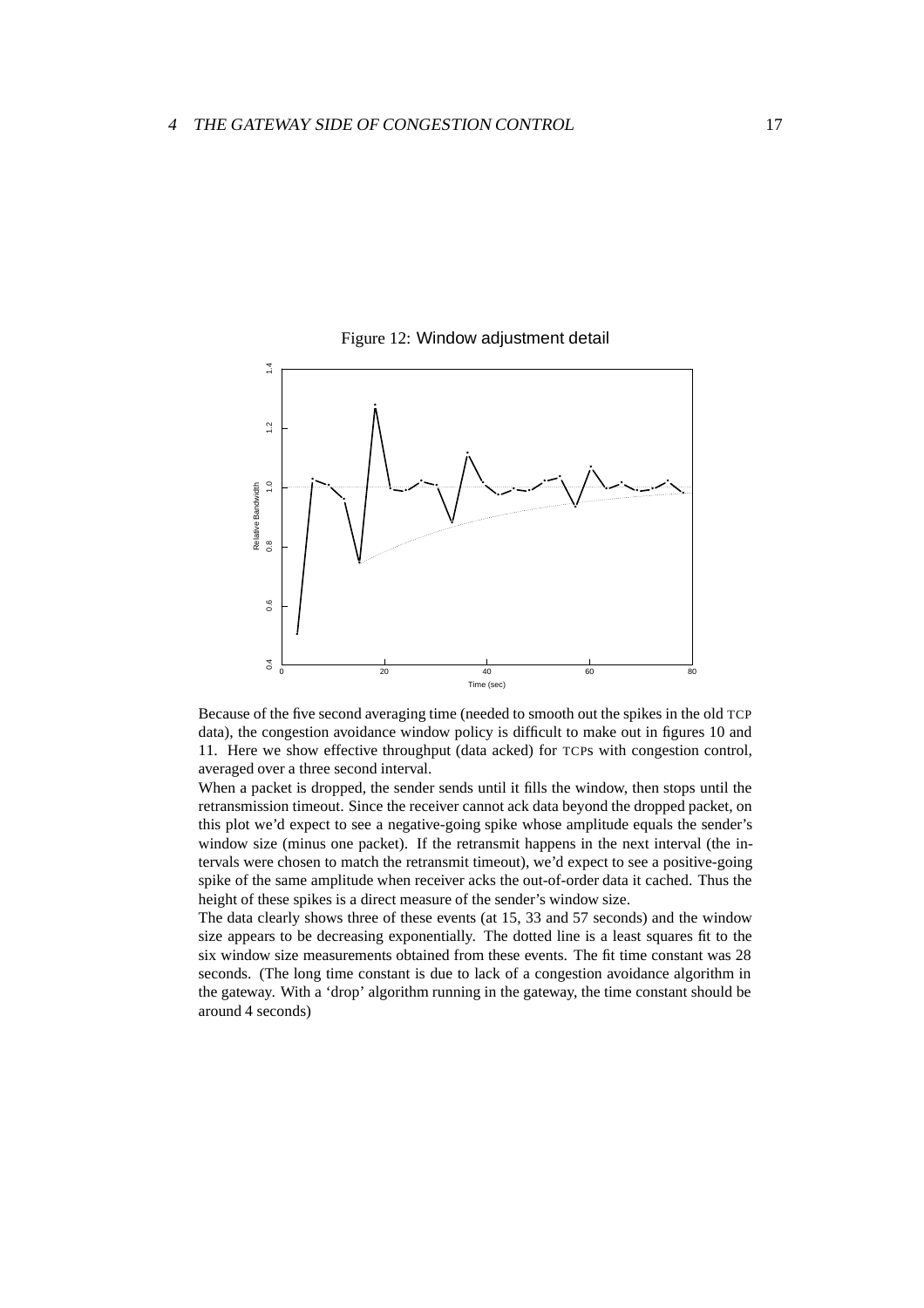### <span id="page-17-0"></span>**A A fast algorithm for rtt mean and variation**

#### **A.1 Theory**

The RFC793 algorithm for estimating the mean round trip time is one of the simplest examples of a class of estimators called *recursive prediction error* or *stochastic gradient* algorithms. In the past 20 years these algorithms have revolutionized estimation and control theory [\[20\]](#page-23-14) and it's probably worth looking at the RFC793 estimator in some detail.

Given a new measurement *m* of the RTT (round trip time), TCP updates an estimate of the average RTT *a* by

$$
a \leftarrow (1 - g)a + gm
$$

where *g* is a 'gain'  $(0 < g < 1)$  that should be related to the signal-to-noise ratio (or, equivalently, variance) of *m*. This makes a more sense, and computes faster, if we rearrange and collect terms multiplied by *g* to get

$$
a \leftarrow a + g(m - a)
$$

Think of *a* as a prediction of the next measurement.  $m - a$  is the error in that prediction and the expression above says we make a new prediction based on the old prediction plus some fraction of the prediction error. The prediction error is the sum of two components: (1) error due to 'noise' in the measurement (random, unpredictable effects like fluctuations in competing traffic) and (2) error due to a bad choice of *a*. Calling the random error  $E_r$  and the estimation error *Ee*,

$$
a \leftarrow a + gE_r + gE_e
$$

The  $gE_e$  term gives *a* a kick in the right direction while the  $gE_r$  term gives it a kick in a random direction. Over a number of samples, the random kicks cancel each other out so this algorithm tends to converge to the correct average. But *g* represents a compromise: We want a large *g* to get mileage out of  $E_e$  but a small *g* to minimize the damage from  $E_r$ . Since the  $E_e$  terms move *a* toward the real average no matter what value we use for *g*, it's almost always better to use a gain that's too small rather than one that's too large. Typical gain choices are 0.1–0.2 (though it's a good idea to take long look at your raw data before picking a gain).

It's probably obvious that *a* will oscillate randomly around the true average and the standard deviation of *a* will be  $g \text{sdev}(m)$ . Also that *a* converges to the true average exponentially with time constant  $1/g$ . So a smaller *g* gives a stabler *a* at the expense of taking a much longer time to get to the true average.

If we want some measure of the variation in *m*, say to compute a good value for the TCP retransmit timer, there are several alternatives. Variance,  $\sigma^2$ , is the conventional choice because it has some nice mathematical properties. But computing variance requires squaring (*m*−*a*) so an estimator for it will contain a multiply with a danger of integer overflow. Also, most applications will want variation in the same units as *a* and *m*, so we'll be forced to take the square root of the variance to use it (i.e., at least a divide, multiply and two adds).

A variation measure that's easy to compute is the mean prediction error or mean deviation, the average of  $|m - a|$ . Also, since

$$
mdev^2 = \left(\sum |m-a|\right)^2 \ge \sum |m-a|^2 = \sigma^2
$$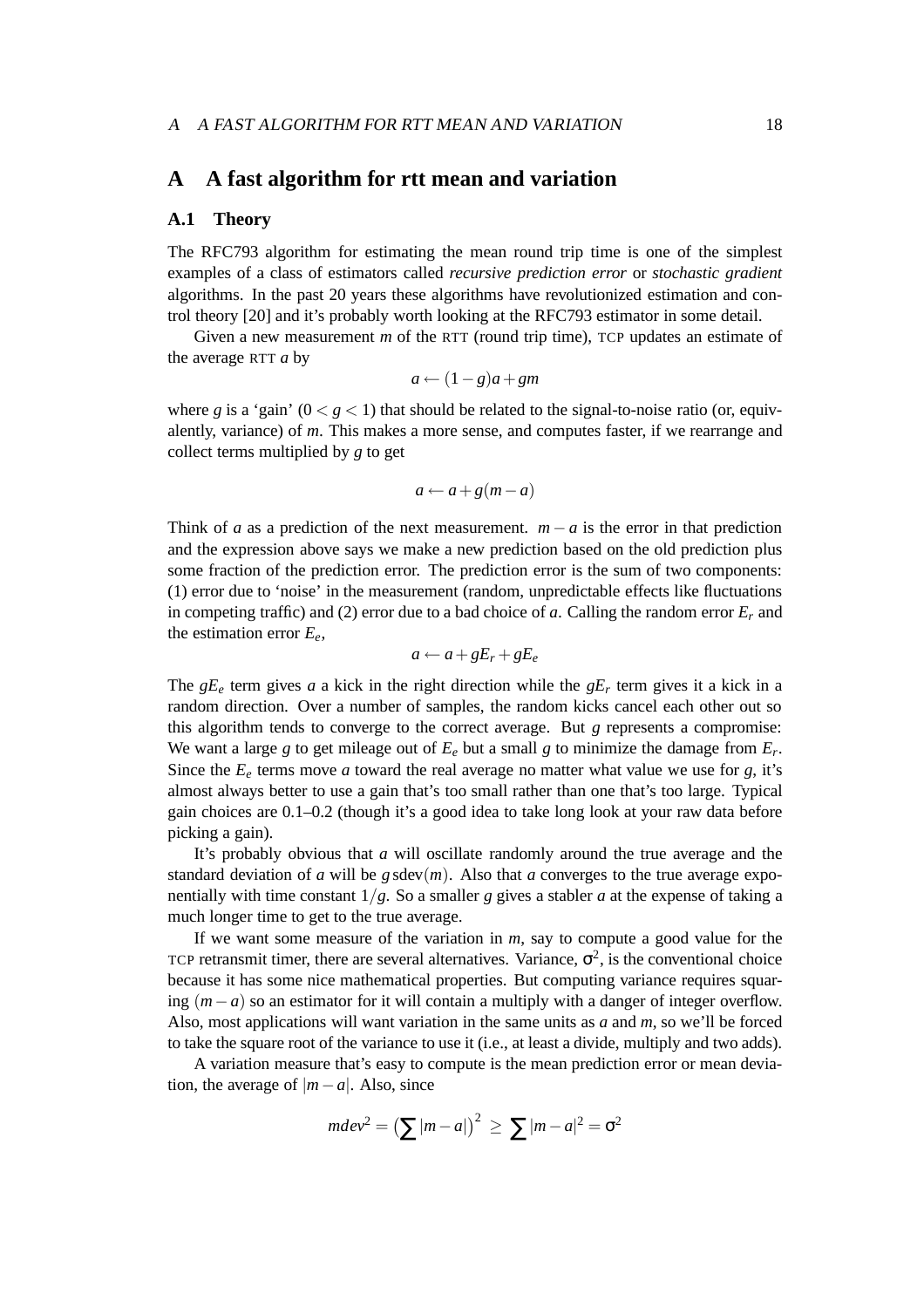#### A A FAST ALGORITHM FOR RTT MEAN AND VARIATION 19

mean deviation is a more conservative (i.e., larger) estimate of variation than standard deviation.[16](#page-18-0)

There's often a simple relation between mdev and sdev. E.g., if the prediction errors are normally distributed,  $mdev = \sqrt{\pi/2}$  *sdev*. For most common distributions the factor to go from *sdev* to *mdev* is near one  $\left(\sqrt{\pi/2} \approx 1.25\right)$ . I.e., *mdev* is a good approximation of *sdev* and is much easier to compute.

### **A.2 Practice**

Fast estimators for average *a* and mean deviation *v* given measurement *m* follow directly from the above. Both estimators compute means so there are two instances of the RFC793 algorithm:

$$
Err \equiv m - a
$$

$$
a \leftarrow a + gErr
$$

$$
v \leftarrow v + g(|Err| - v)
$$

To be computed quickly, the above should be done in integer arithmetic. But the expressions contain fractions  $(g < 1)$  so some scaling is needed to keep everything integer. A reciprocal power of 2 (i.e.,  $g = 1/2^n$  for some *n*) is a particularly good choice for *g* since the scaling can be implemented with shifts. Multiplying through by  $1/g$  gives

$$
2^{n}a \leftarrow 2^{n}a + Err
$$
  

$$
2^{n}v \leftarrow 2^{n}v + (|Err| - v)
$$

To minimize round-off error, the scaled versions of *a* and *v*, *sa* and *sv*, should be kept rather than the unscaled versions. Picking  $g = .125 = \frac{1}{8}$  (close to the .1 suggested in RFC793) and expressing the above in C:

\n
$$
/* update Average estimator */
$$
  
\n $m == (sa >> 3);$   
\n $sa += m;$   
\n $/* update Deviation estimator */$   
\n $if (m < 0)$   
\n $m = -m;$   
\n $m == (sv >> 3);$   
\n $sv += m;$ \n

It's not necessary to use the same gain for *a* and *v*. To force the timer to go up quickly in response to changes in the RTT, it's a good idea to give  $\nu$  a larger gain. In particular, because of window–delay mismatch there are often RTT artifacts at integer multiples of the window size.<sup>[17](#page-18-1)</sup> To filter these, one would like  $1/g$  in the *a* estimator to be at least as large as the window size (in packets) and  $1/g$  in the *v* estimator to be less than the window size.<sup>[18](#page-18-2)</sup>

<span id="page-18-0"></span><sup>&</sup>lt;sup>16</sup>Purists may note that we elided a factor of  $1/n$ , the number of samples, from the previous inequality. It makes no difference to the result.

<span id="page-18-1"></span> $17E.g.,$  see packets 10–50 of figure [5.](#page-6-1) Note that these window effects are due to characteristics of the Arpa/Milnet subnet. In general, window effects on the timer are at most a second-order consideration and depend a great deal on the underlying network. E.g., if one were using the Wideband with a 256 packet window, 1/256 would not be a good gain for *a* (1/16 might be).

<span id="page-18-2"></span><sup>&</sup>lt;sup>18</sup>Although it may not be obvious, the absolute value in the calculation of  $\nu$  introduces an asymmetry in the timer: Because *v* has the same sign as an increase and the opposite sign of a decrease, more gain in *v* makes the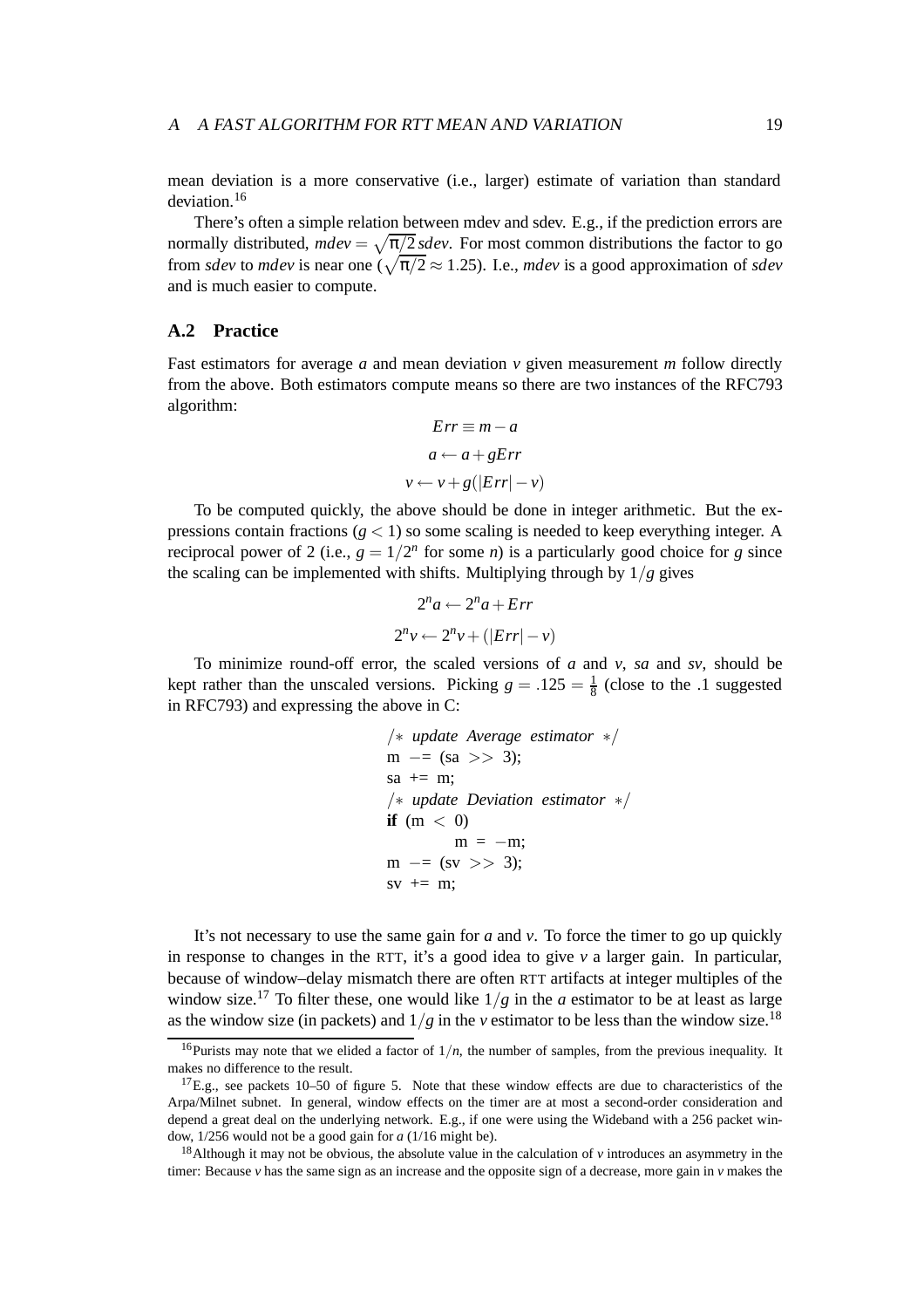Using a gain of .25 on the deviation and computing the retransmit timer, *rto*, as  $a + 4v$ , the final timer code looks like:

$$
m \ - = (sa \ >> 3);
$$
\n
$$
sa \ + = m;
$$
\n
$$
if \ (m < 0)
$$
\n
$$
m = -m;
$$
\n
$$
m \ - = (sv \ >> 2);
$$
\n
$$
sv \ + = m;
$$
\n
$$
rto \ = (sa \ >> 3) + sv;
$$

In general this computation will correctly round *rto*: Because of the *sa* truncation when computing  $m - a$ , *sa* will converge to the true mean rounded up to the next tick. Likewise with *sv*. Thus, on the average, there is half a tick of bias in each. The *rto* computation should be rounded by half a tick and one tick needs to be added to account for sends being phased randomly with respect to the clock. So, the 1.75 tick bias contribution from  $4v$ approximately equals the desired half tick rounding plus one tick phase correction.

## <span id="page-19-0"></span>**B The combined slow-start with congestion avoidance algorithm**

The sender keeps two state variables for congestion control: a slow-start/congestion window, *cwnd*, and a threshold size, *ssthresh*, to switch between the two algorithms. The sender's output routine always sends the minimum of *cwnd* and the window advertised by the receiver. On a timeout, half the current window size is recorded in *ssthresh* (this is the multiplicative decrease part of the congestion avoidance algorithm), then *cwnd* is set to 1 packet (this initiates slow-start). When new data is acked, the sender does

```
if (cwnd < ssthresh)
        /∗ if we're still doing slow−start
         ∗ open window exponentially ∗/
        cwnd += 1:
else
        /∗ otherwise do Congestion
          ∗ Avoidance increment−by−1 ∗/
        cwnd += 1/cwnd;
```
Thus slow-start opens the window quickly to what congestion avoidance thinks is a safe operating point (half the window that got us into trouble), then congestion avoidance takes over and slowly increases the window size to probe for more bandwidth becoming available on the path.

Note that the **else** clause of the above code will malfunction if *cwnd* is an integer in unscaled, one-packet units. I.e., if the maximum window for the path is *w* packets, *cwnd*

timer go up quickly and come down slowly, 'automatically' giving the behavior suggested in [\[22\]](#page-23-15). E.g., see the region between packets 50 and 80 in figure [6.](#page-7-0)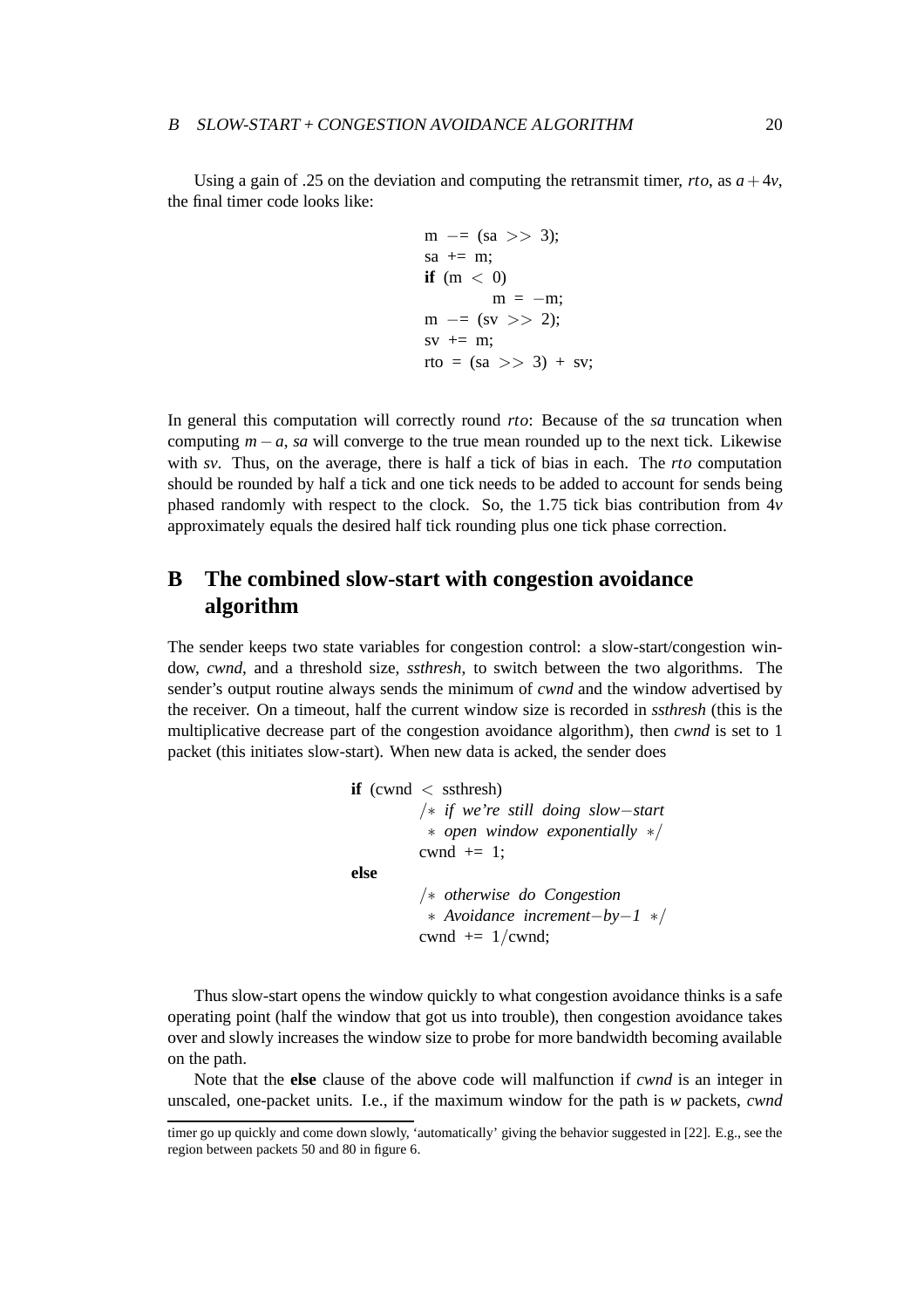must cover the range 0..*w* with resolution of at least 1/*w*. [19](#page-20-0) Since sending packets smaller than the maximum transmission unit for the path lowers efficiency, the implementor must take care that the fractionally sized *cwnd* does *not* result in small packets being sent. In reasonable TCP implementations, existing silly-window avoidance code should prevent runt packets but this point should be carefully checked.

### **C Interaction of window adjustment with round-trip timing**

Some TCP connections, particularly those over a very low speed link such as a dial-up SLIP line[\[25\]](#page-24-3), may experience an unfortunate interaction between congestion window adjustment and retransmit timing: Network paths tend to divide into two classes: *delay-dominated*, where the store-and-forward and/or transit delays determine the RTT, and *bandwidth-dominated*, where (bottleneck) link bandwidth and average packet size determine the RTT. $^{20}$  $^{20}$  $^{20}$  On a bandwidth-dominated path of bandwidth *b*, a congestion-avoidance window increment of ∆*w* will increase the RTT of post-increment packets by

$$
\Delta R \approx \frac{\Delta w}{b}
$$

If the path RTT variation *V* is small, ∆*R* may exceed the 4*V* cushion in *rto*, a retransmit timeout will occur and, after a few cycles of this, *ssthresh* (and, thus, *cwnd*) end up clamped at small values.

The *rto* calculation in appendix [A](#page-17-0) was designed to prevent this type of spurious retransmission timeout during slow-start. In particular, the RTT variation *V* is multiplied by four in the *rto* calculation because of the following: A spurious retransmit occurs if the retransmit timeout computed at the end of slow-start round  $i$ ,  $rto_i$ , is ever less than or equal to the actual RTT of the next round. In the worst case of all the delay being due the window, *R* doubles each round (since the window size doubles). Thus  $R_{i+1} = 2R_i$  (where  $R_i$  is the measured RTT at slow-start round *i*). But

$$
V_i = R_i - R_{i-1}
$$

$$
= R_i/2
$$

and

 $rto_i = R_i + 4V_i$  $= 3R_i$ > 2*Ri*  $> R_{i+1}$ 

so spurious retransmit timeouts cannot occur.<sup>[21](#page-20-2)</sup>

<span id="page-20-0"></span> $19$ For TCP this happens automatically since windows are expressed in bytes, not packets. For protocols such as ISO TP4, the implementor should scale *cwnd* so that the calculations above can be done with integer arithmetic and the scale factor should be large enough to avoid the fixed point (zero) of  $1/cwnd$  in the congestion avoidance increment.

<span id="page-20-1"></span> $^{20}$ E.g., TCP over a 2400 baud packet radio link is bandwidth-dominated since the transmission time for a (typical) 576 byte IP packet is 2.4 seconds, longer than any possible terrestrial transit delay.

<span id="page-20-2"></span><sup>&</sup>lt;sup>21</sup>The original SIGCOMM '88 version of this paper suggested calculating *rto* as  $R + 2V$  rather than  $R + 2V$ 4*V*. Since that time we have had much more experience with low speed SLIP links and observed spurious retransmissions during connection startup. An investigation of why these occured led to the analysis above and the change to the *rto* calculation in app. [A.](#page-17-0)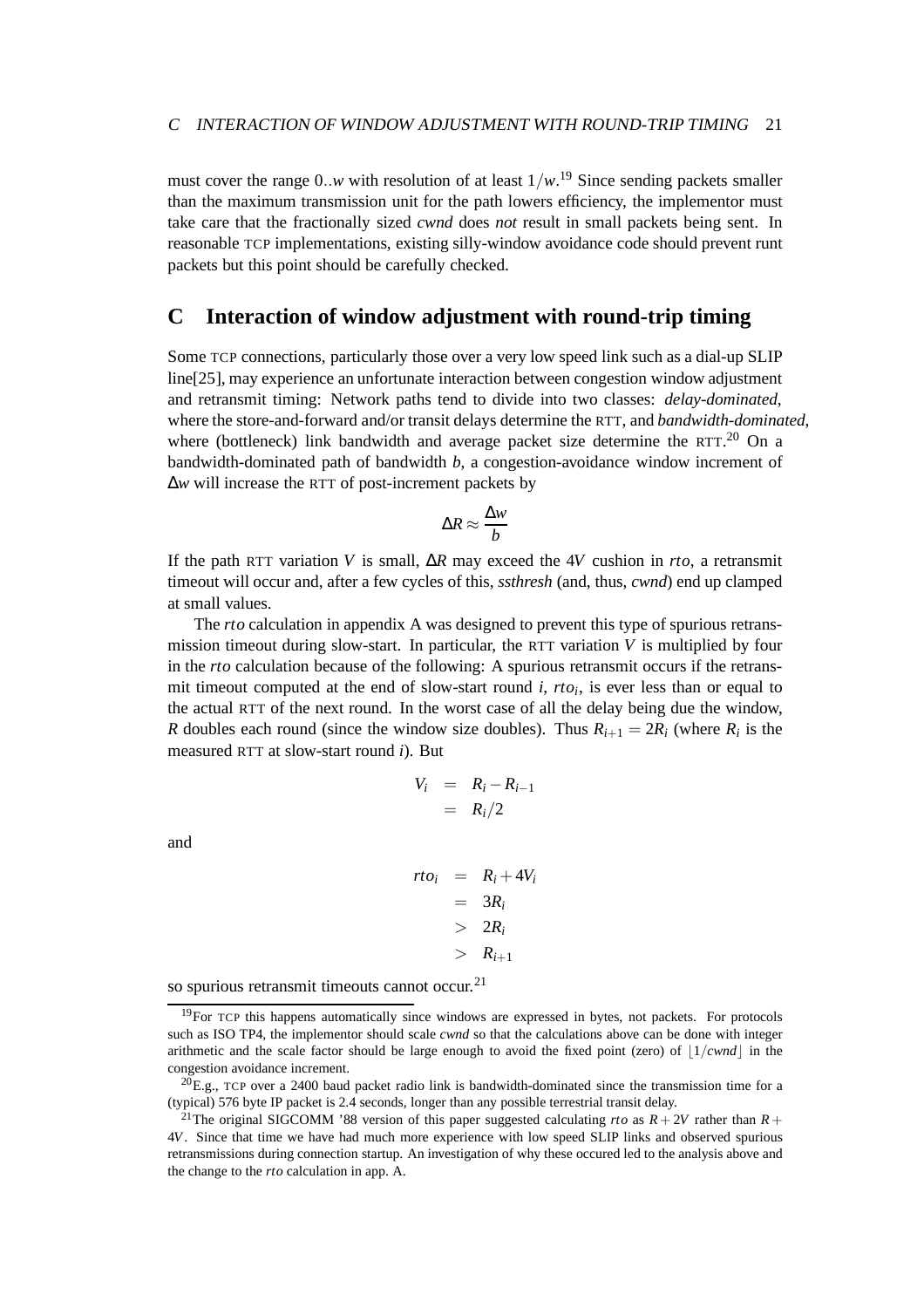#### <sup>D</sup> WINDOW ADJUSTMENT POLICY 22

Spurious retransmission due to a window increase can occur during the congestion avoidance window increment since the window can only be changed in one packet increments so, for a packet size *s*, there may be as many as *s*− 1 packets between increments, long enough for any *V* increase due to the last window increment to decay away to nothing. But this problem is unlikely on a bandwidth-dominated path since the increments would have to be more than twelve packets apart (the decay time of the *V* filter times its gain in the *rto* calculation) which implies that a ridiculously large window is being used for the path.<sup>[22](#page-21-1)</sup> Thus one should regard these timeouts as appropriate punishment for gross mis-tuning and their effect will simply be to reduce the window to something more appropriate for the path.

Although slow-start and congestion avoidance are designed to not trigger this kind of spurious retransmission, an interaction with higher level protocols frequently does: Application protocols like SMTP and NNTP have a 'negotiation' phase where a few packets are exchanged stop-and-wait, followed by data transfer phase where all of a mail message or news article is sent. Unfortunately, the 'negotiation' exchanges open the congestion window so the start of the data transfer phase will dump several packets into the network with no slow-start and, on a bandwidth-dominated path, faster than *rto* can track the RTT increase caused by these packets. The root cause of this problem is the same one described in sec. [1:](#page-1-1) dumping too many packets into an empty pipe (the pipe is empty since the negotiation exchange was conducted stop-and-wait) with no ack 'clock'. The fix proposed in sec. [1,](#page-1-1) slow-start, will also prevent this problem if the TCP implementation can detect the phase change. And detection is simple: The pipe is empty because we haven't sent anything for at least a round-trip-time (another way to view RTT is as the time it takes the pipe to empty after the most recent send). So, if nothing has been sent for at least one RTT, the next send should set *cwnd* to one packet to force a slow-start. I.e., if the connection state variable *lastsnd* holds the time the last packet was sent, the following code should appear early in the TCP output routine:

> **int** idle = (snd max  $==$  snd una); **if** (idle && now  $-$  lastsnd  $>$  rto) cwnd  $= 1$ :

The boolean *idle* is true if there is no data in transit (all data sent has been acked) so the **if** says "if there's nothing in transit and we haven't sent anything for 'a long time', slow-start." Our experience has been that either the current RTT estimate or the *rto* estimate can be used for 'a long time' with good results<sup>23</sup>

### <span id="page-21-0"></span>**D Window Adjustment Policy**

A reason for using  $\frac{1}{2}$  as a the decrease term, as opposed to the  $\frac{7}{8}$  in [\[15\]](#page-23-8), was the following handwaving: When a packet is dropped, you're either starting (or restarting after a drop) or steady-state sending. If you're starting, you know that half the current window size 'worked', i.e., that a window's worth of packets were exchanged with no drops (slowstart guarantees this). Thus on congestion you set the window to the largest size that you know works then slowly increase the size. If the connection is steady-state running and

<span id="page-21-2"></span><span id="page-21-1"></span> $22$ The the largest sensible window for a path is the bottleneck bandwidth times the round-trip delay and, by definition, the delay is negligible for a bandwidth-dominated path so the window should only be a few packets.

<sup>&</sup>lt;sup>23</sup>The *rto* estimate is more convenient since it is kept in units of time while RTT is scaled.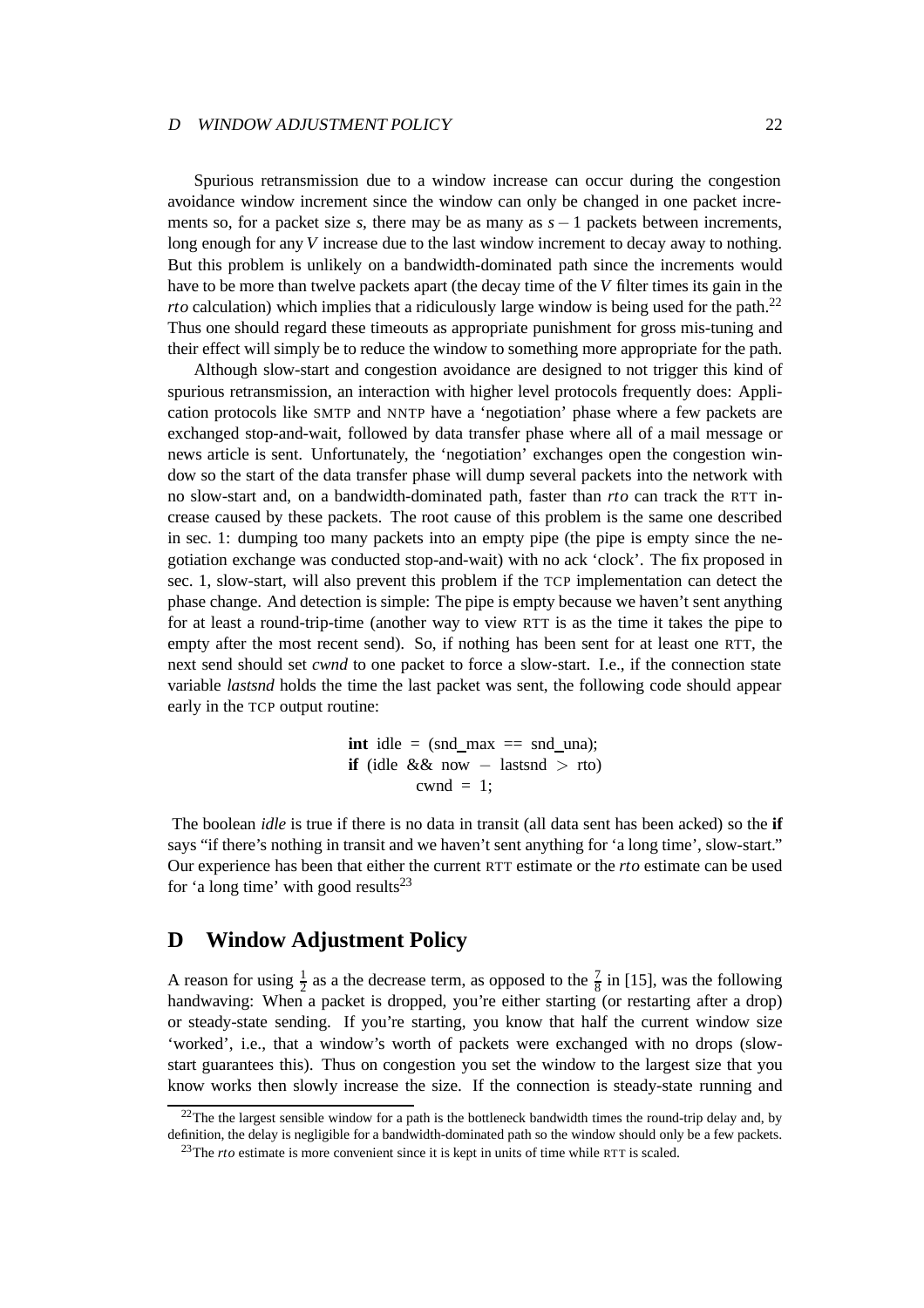#### REFERENCES 23

a packet is dropped, it's probably because a new connection started up and took some of your bandwidth. We usually run our nets with  $\rho \leq 0.5$  so it's probable that there are now exactly two conversations sharing the bandwidth. I.e., you should reduce your window by half because the bandwidth available to you has been reduced by half. And, if there are more than two conversations sharing the bandwidth, halving your window is conservative — and being conservative at high traffic intensities is probably wise.

Although a factor of two change in window size seems a large performance penalty, in system terms the cost is negligible: Currently, packets are dropped only when a large queue has formed. Even with the ISO IP 'congestion experienced' bit [\[11\]](#page-23-16) to force senders to reduce their windows, we're stuck with the queue because the bottleneck is running at 100% utilization with no excess bandwidth available to dissipate the queue. If a packet is tossed, some sender shuts up for two RTT, exactly the time needed to empty the queue. If that sender restarts with the correct window size, the queue won't reform. Thus the delay has been reduced to minimum without the system losing any bottleneck bandwidth.

The 1-packet increase has less justification than the 0.5 decrease. In fact, it's almost certainly too large. If the algorithm converges to a window size of *w*, there are  $O(w^2)$ packets between drops with an additive increase policy. We were shooting for an average drop rate of  $\lt 1\%$  and found that on the Arpanet (the worst case of the four networks we tested), windows converged to  $8-12$  packets. This yields 1 packet increments for a 1% average drop rate.

But, since we've done nothing in the gateways, the window we converge to is the maximum the gateway can accept without dropping packets. I.e., in the terms of [\[15\]](#page-23-8), we are just to the left of the cliff rather than just to the right of the knee. If the gateways are fixed so they start dropping packets when the queue gets pushed past the knee, our increment will be much too aggressive and should be dropped by about a factor of four (since our measurements on an unloaded Arpanet place its 'pipe size' at 4–5 packets). It appears trivial to implement a second order control loop to adaptively determine the appropriate increment to use for a path. But second order problems are on hold until we've spent some time on the first order part of the algorithm for the gateways.

### <span id="page-22-3"></span>**References**

- [1] ALDOUS, D. J. Ultimate instability of exponential back-off protocol for acknowledgment based transmission control of random access communication channels. *IEEE Transactions on Information Theory IT-33*, 2 (Mar. 1987).
- <span id="page-22-1"></span>[2] ARPANET WORKING GROUP REQUESTS FOR COMMENT, DDN NETWORK INFOR-MATION CENTER. *Transmission Control Protocol Specification*. SRI International, Menlo Park, CA, Sept. 1981. RFC-793.
- <span id="page-22-4"></span><span id="page-22-0"></span>[3] BORRELLI, R., AND COLEMAN, C. *Differential Equations*. Prentice-Hall Inc., 1987.
- [4] CHIU, D.-M., AND JAIN, R. Networks with a connectionless network layer; part iii: Analysis of the increase and decrease algorithms. Tech. Rep. DEC-TR-509, Digital Equipment Corporation, Stanford, CA, Aug. 1987.
- <span id="page-22-2"></span>[5] CLARK, D. *Window and Acknowlegement Strategy in TCP*. ARPANET Working Group Requests for Comment, DDN Network Information Center, SRI International, Menlo Park, CA, July 1982. RFC-813.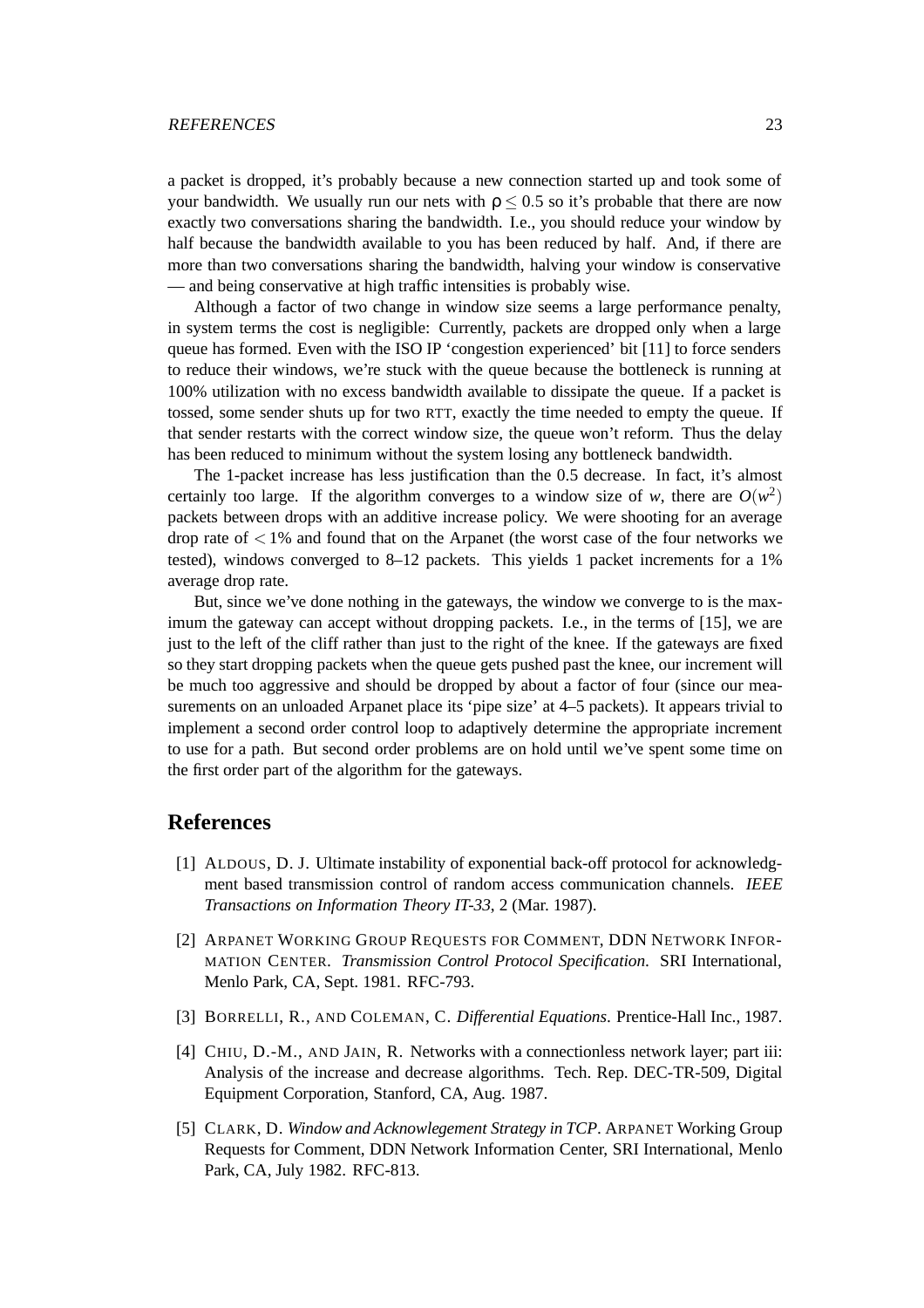- <span id="page-23-13"></span><span id="page-23-5"></span>[6] EDGE, S. W. An adaptive timeout algorithm for retransmission across a packet switching network. In *Proceedings of SIGCOMM '83* (Mar. 1983), ACM.
- <span id="page-23-6"></span>[7] FELLER, W. *Probability Theory and its Applications*, second ed., vol. II. John Wiley & Sons, 1971.
- [8] HAJEK, B. Stochastic approximation methods for decentralized control of multiaccess communications. *IEEE Transactions on Information Theory IT-31*, 2 (Mar. 1985).
- <span id="page-23-11"></span>[9] HAJEK, B., AND VAN LOON, T. Decentralized dynamic control of a multiaccess broadcast channel. *IEEE Transactions on Automatic Control AC-27*, 3 (June 1982).
- <span id="page-23-9"></span>[10] *Proceedings of the Sixth Internet Engineering Task Force* (Boston, MA, Apr. 1987). Proceedings available as NIC document IETF-87/2P from DDN Network Information Center, SRI International, Menlo Park, CA.
- <span id="page-23-16"></span>[11] INTERNATIONAL ORGANIZATION FOR STANDARDIZATION. *ISO International Standard 8473, Information Processing Systems — Open Systems Interconnection — Connectionless-mode Network Service Protocol Specification*, Mar. 1986.
- <span id="page-23-4"></span><span id="page-23-0"></span>[12] JACOBSON, V. Congestion avoidance and control. In *Proceedings of SIGCOMM '88* (Stanford, CA, Aug. 1988), ACM.
- [13] JAIN, R. Divergence of timeout algorithms for packet retransmissions. In *Proceedings Fifth Annual International Phoenix Conference on Computers and Communications* (Scottsdale, AZ, Mar. 1986).
- <span id="page-23-3"></span>[14] JAIN, R. A timeout-based congestion control scheme for window flow-controlled networks. *IEEE Journal on Selected Areas in Communications SAC-4*, 7 (Oct. 1986).
- <span id="page-23-8"></span>[15] JAIN, R., RAMAKRISHNAN, K., AND CHIU, D.-M. Congestion avoidance in computer networks with a connectionless network layer. Tech. Rep. DEC-TR-506, Digital Equipment Corporation, Aug. 1987.
- <span id="page-23-1"></span>[16] KARN, P., AND PARTRIDGE, C. Estimating round-trip times in reliable transport protocols. In *Proceedings of SIGCOMM '87* (Aug. 1987), ACM.
- <span id="page-23-7"></span>[17] KELLY, F. P. Stochastic models of computer communication systems. *Journal of the Royal Statistical Society B 47*, 3 (1985), 379–395.
- <span id="page-23-12"></span><span id="page-23-10"></span>[18] KLEINROCK, L. *Queueing Systems*, vol. II. John Wiley & Sons, 1976.
- [19] KLINE, C. Supercomputers on the Internet: A case study. In *Proceedings of SIG-COMM '87* (Aug. 1987), ACM.
- <span id="page-23-14"></span>[20] LJUNG, L., AND SÖDERSTRÖM, T. *Theory and Practice of Recursive Identification*. MIT Press, 1983.
- <span id="page-23-15"></span><span id="page-23-2"></span>[21] LUENBERGER, D. G. *Introduction to Dynamic Systems*. John Wiley & Sons, 1979.
- [22] MILLS, D. *Internet Delay Experiments*. ARPANET Working Group Requests for Comment, DDN Network Information Center, SRI International, Menlo Park, CA, Dec. 1983. RFC-889.